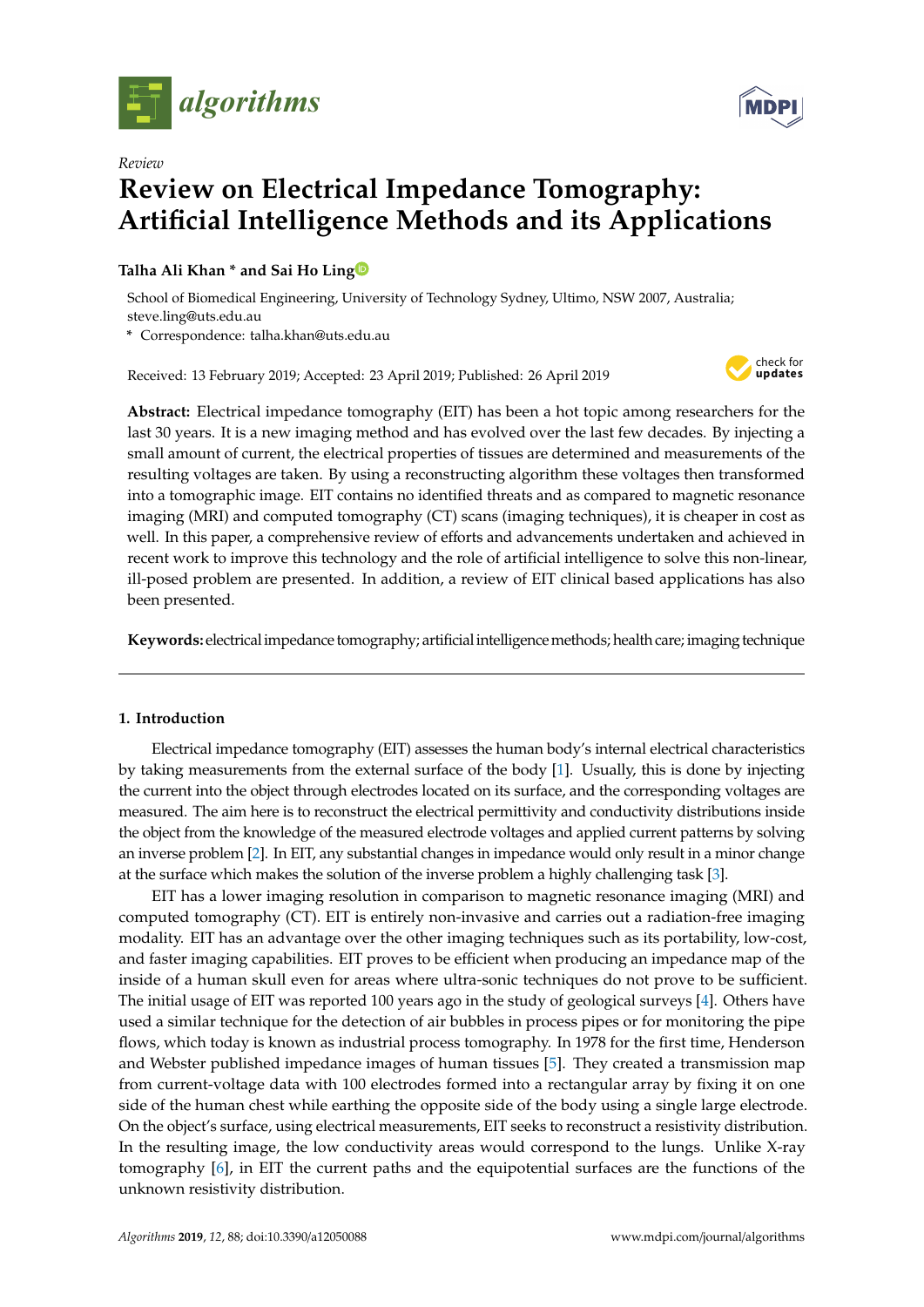## **2. Imaging Modalities of Electrical Impedance Tomography (EIT)**

EIT image reconstruction techniques can be divided into three sub-categories, frequency difference, absolute imaging, and time difference. All these techniques are reliant on a computer-based model (called the mesh) of the subject under analysis, that is used to simulate the estimated electric potential distributions for the injected current patterns. A Jacobian matrix is required for all the reconstruction techniques that are calculated depends upon the forward solutions. The Jacobian matric indicates the variations in conductivity to fluctuations in the measured voltages by linearizing the computer model and notifies the imaging algorithms of the search direction. The image results will be good if the mesh is closer for computation.

## *2.1. Absolute Imaging*

The simplest method to produce an image from EIT measurements is that within the measured object plot the measured voltages directly to a conductivity distribution. In absolute imaging at any point in time, images can be produced without the need for reference calculations.

## *2.2. Time-Di*ff*erence*

The time-difference imaging technique works on the principle that it estimates the differences between the measured voltages at time  $t$  to a reference calculation attained at time  $t_0$  and states the difference in voltages by a variation in conductivity between these two points.

## *2.3. Frequency-Di*ff*erence*

The basic principle on which multi-frequency EIT (MFEIT) works is that impedance of every tissue has a unique frequency spectra and it allows the one-shot imaging deprived of the disadvantages that absolute imaging encounters. Spectral data can be reconstructed and achieved by calculating various frequencies at the same time or in rapid sequence. Similarly to time-difference, one measurement is obtained as a reference, other is taken at a different frequency, and then it will be reconstructed by inverting the Jacobian matrix.

## **3. How EIT Works**

The EIT works by using different processes starting from electrical properties of tissues to highlight the tissue state to characterize diagnostically valuable information. The following are the steps involved to represent how EIT works.

- i Contrasting the electrical properties of the tissues.
- ii EIT measuring devices and electrodes positioning.
- iii Data collection and solving the forward problem.
- iv Image reconstruction (inverse problem).
- v Image processing on EIT image.
- vi Taking valuable information for the diagnosis of disease from EIT image.

In this paper, the focus will be on the steps of solving the forward and the inverse problem.

## *3.1. Forward Problem and Data Collection*

The first step for solving the forward problem is to collect data from the subject's body area under examination. A common EIT system uses a number of electrodes that are connected to the exterior surface of the patient body area under monitoring or examination. Current or voltage is applied to the body and the resulting current or voltage is calculated. Typically, the current is applied from an alternating current (AC) source to a few electrodes and the measuring voltages are calculated to form the remaining electrodes.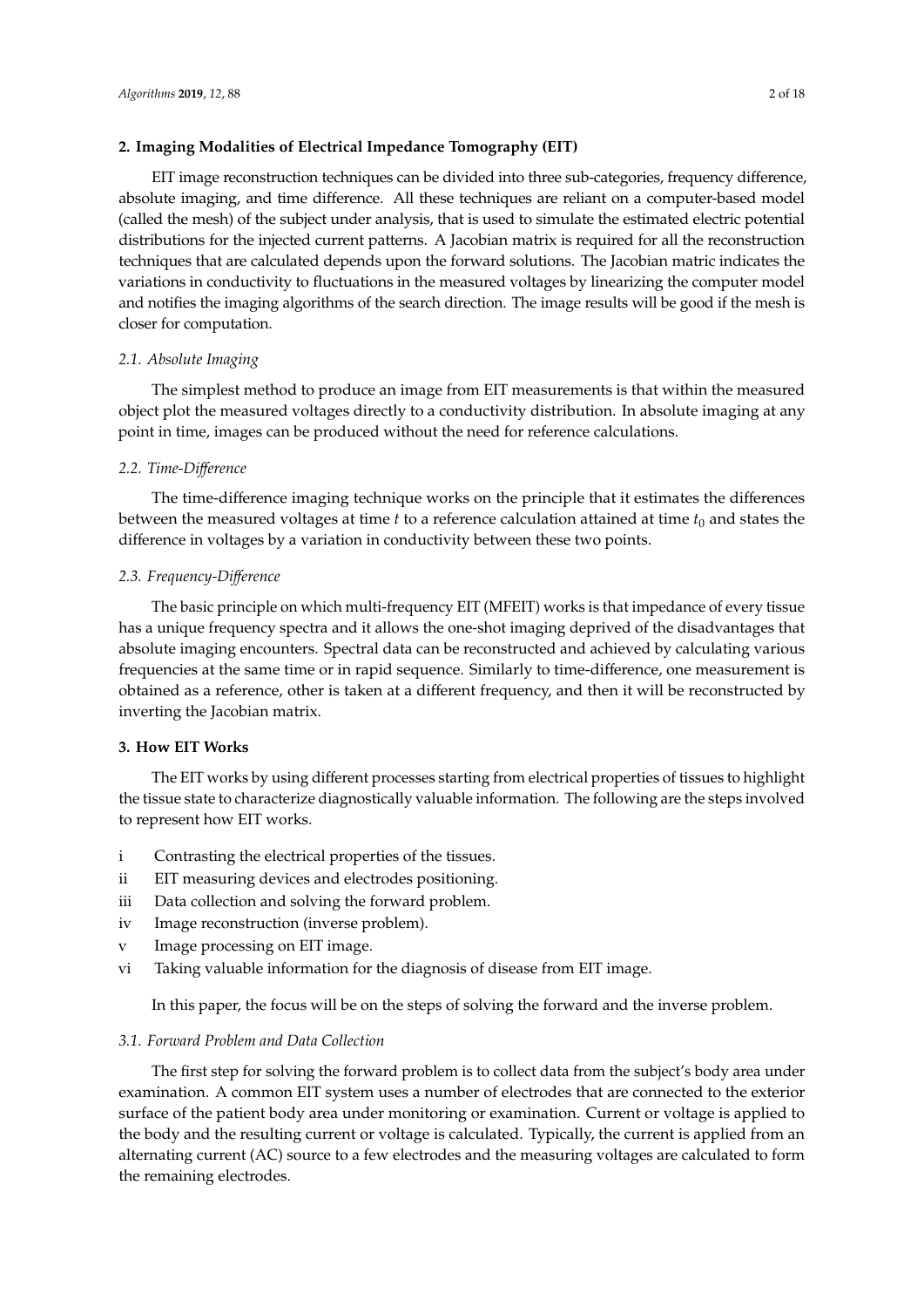#### 3.1.1. Types of Current Injection Patterns

There are many types of configurations used for applying current and calculating the resulting voltages but most common is the pair drive configuration. The pair drive configuration consists of a single current source that is connected to the electrode pairs which is used to inject current into the medium and the resulting potential is calculated from the rest of the electrodes. After obtaining the first measurement, the AC source is moved to the other pair of electrodes and the process continues until all the measurements have been completed. The other configuration is the multiple drive configuration in which the current is applied to the medium by using more than two electrodes simultaneously. It is expensive and complex as compared to the pair drive configuration that uses only one AC source. Some of the current injection patterns that are used for the 2D configurations are as follows:

- Adjacent Current Pattern
- Cross Current Pattern
- Opposite Current Pattern

## 3.1.2. Finite Element Method (FEM)

The forward problem can be solved analytically for simple shapes. For the complex medium, it is necessary to discretize the whole domain into small elements called meshes. For the discretized medium, there are many numerical techniques present to solve this forward problem. Some of these methods include finite volume and finite difference approaches that generally need regular grids. However, the drawback of these methods is that they need a regularity requirement while representing curved structures. The finite element method (FEM) is usually used for EIT applications. The advantage of the FEM is that it does not need any regularity of the discretization. The increase in the number of elements in the meshes will result in the FEM solution moving towards the real solution of the partial differential equation. To formulate the FEM problems, three types of approaches are usually used.

- Direct Method
- Variational Method
- Method of Weighted Residuals (MWR)

## *3.2. Inverse Problem*

In EIT, the approximation of the conductivity distribution from the calculated data is called the inverse problem. The inverse problem is an ill-conditioned problem, which means that a slight variation in the measured data causes a huge impact on image reconstruction. As a result, in terms of the existence of noise, the inverse problem is highly unstable in nature. In addition, for the isotropic conductivities, the solution must be unique and the information for boundary condition is required. Due to the anisotropic nature of human tissues, the implementation of the many electrodes create practical complications and, for this reason, it is not viable to reconstruct the conductivities exactly. Therefore, a stable reconstruction approach is required that can obtain an approximate solution. In EIT, the inverse problem is an ill-posed problem but through regularization by introducing prior information, and it is possible to transform it into a well-posed problem.

## Methods for Solving the Inverse Problem

There are many approaches to solve the inverse problem with many of these techniques which are adding a priori information through a method known as regularization. The image reconstruction algorithms are divided into two categories deterministic and stochastic. The stochastic method depends upon probabilistic statistical reasoning whereas; the deterministic method is further be categorized into non-linear and linear techniques.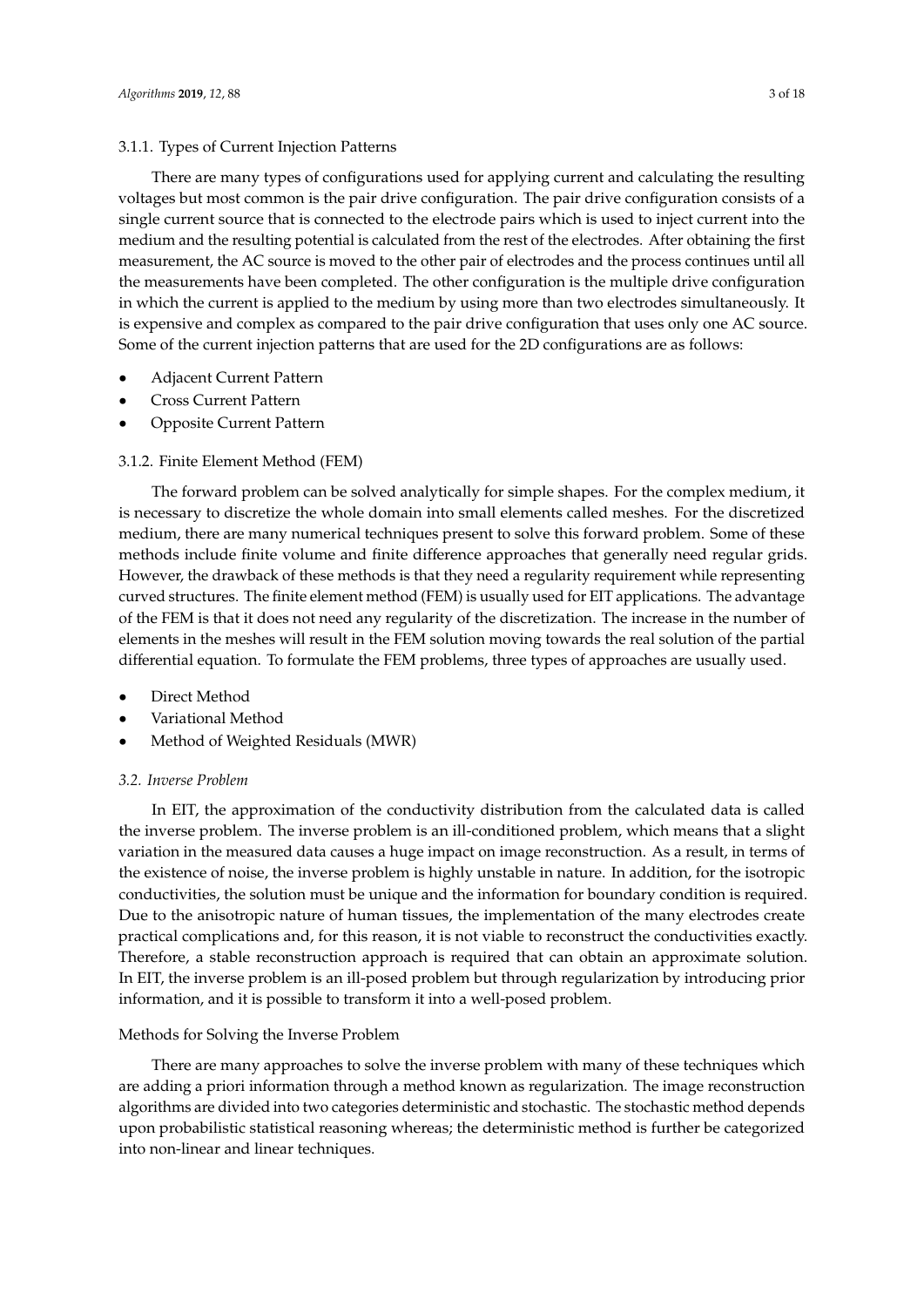#### **4. Solving the Inverse Problem**

Hadamard defined that for vector spaces *X* and *Y* such that  $T: X \rightarrow Y$ . For a given general problem  $T(x) = y$  where *x* is unknown. This problem is defined as the well-posed problem only if it satisfied the following conditions [\[6\]](#page-13-4).

- The inverse mapping is continuous.
- The solution does exist.
- The solution is unique.

By contrast, if the problem does not satisfy any of the conditions as mentioned above the problem is an ill-posed or ill-conditioned problem. For solving  $T(x) = y$  for the unknown *x* it is called as the inverse problem. It is generally used when *T* is continuous and exists for evaluating *T* such that the forward problem is a classical or least well-known problem. The term inverse problem is only used for an ill-posed problem according to the Hadamard conditions.

EIT is an ill-conditioned problem since there is not only a unique solution (image reconstruction) of this inverse problem for the given potential border distribution. Rolnik et al. have concluded that in EIT inverse problem the image generated is not always consistent or well defined [\[7\]](#page-13-5). As a result, different methods are adopted to solve the EIT inverse problem as an optimization problem. The objective is to reduce the relative error between the calculated border potential of the solution candidate and measure border potential of an object. Many researchers have worked on different artificial intelligence methods and evolutionary computational techniques to solve this inverse problem.

In the beginning, many linear algorithms for image reconstruction have been proposed including the sensitivity matrix technique, equipotential back projection, and regularization approach. On the other hand, the linear hypothesis is effective only if the perturbation from the linearization point is slightly small in which there are no large areas where conductance varies not too much from the background. Many reconstruction approaches have been used for EIT, the standard method is the use of regularized Newton-type techniques. The application of this method to solve the inverse problem is quite clear since the EIT problem is non-linear so the first step is to linearize it since the linear problem is an ill-posed problem, and therefore, regularize it; the linear approximation cannot reconstruct complex geometries or large contrasts so the process must be applied iteratively. The most common non-linear Newton-type method is the Newton–Raphson method. This technique works by searching the conductivity distribution that reduces the difference between applied potentials and the calculated potential from the forward problem by finite element method. The drawback of this algorithm is that it is computationally complex, requires numerous orders of magnitude and computational time is high as compared to the linear methods.

These non-linear methods give good results if the hypotheses about the problem are simplified. A Neural Network (NN) is also used to solve the linear problem as compared to linear algebraic methods. This is because the problem is ill-posed. The advantage of using the NN is that the inverse of the matrix is taken directly from the finite element method and Signal to Nosie Ratio (SNR) is achieved without any initial hypotheses and calculations. However, the training of the NN is highly affected due to the ill-conditioning of the problem. During the training, the NN responds to training patterns near the boundary of the domain and at the center, it responds to the training patterns only when the performance on the boundary is approximately optimal. Moreover, the under-determination indicates that spatial resolution is poorer to the size of the training patterns [\[8\]](#page-13-6). As a result, the NN can never replicate the training patterns precisely, and the error will never tend to zero, but will only decrease to a fraction of the initial error. However, the EIT image reconstruction method is an inverse, ill-posed and ill-conditioned problem that results in high computational cost and image with low spatial resolution.

Another possible way to solve the EIT problem is by considering it as an optimization problem that can be solved by using different methods of evolutionary computation. This works by reducing the root mean square relative error between the simulated and measured electrical potentials. In this paper, different methods have been summarized to highlight how different authors used these approaches to solve the inverse problem. Tables [1](#page-4-0)[–4](#page-7-0) highlight the use of the particle swarm optimization (PSO)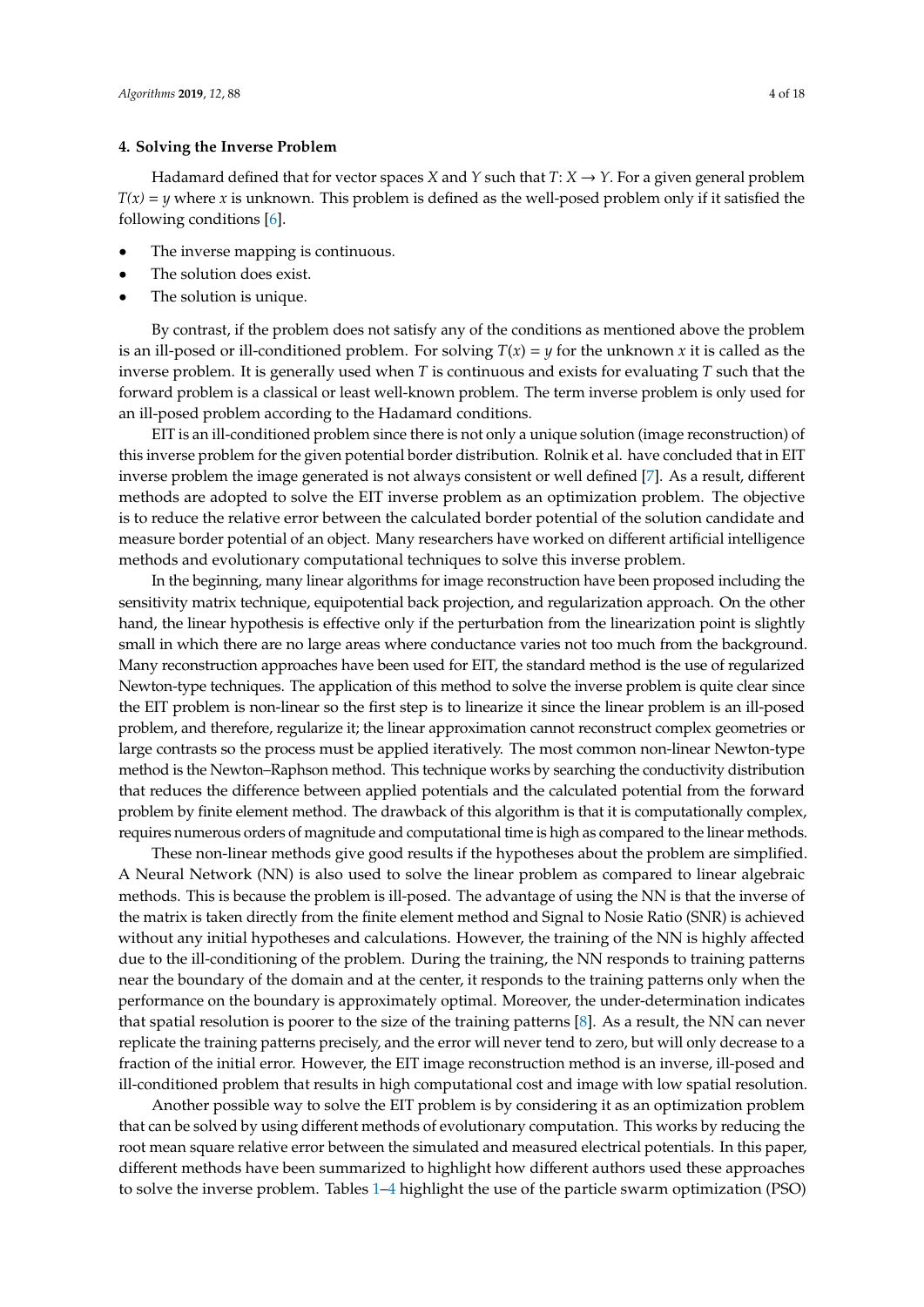algorithm, various versions of NN and many other algorithms for solving the inverse problem. In Table [1,](#page-4-0) different versions of the PSO methods are used to solve the inverse problem. Some authors used the standard PSO, hybrid versions of PSO and others used modified forms as well. The results achieved from PSO demonstrated good performance when compared to the linear algorithms for solving the inverse problem in terms of image resolution, computational cost and time. From the literature review, it is also noticeable that PSO shows good convergence than the other EC methods.

| Reference               | Algorithm                      | Remarks                                                                                                                                                                                                                                                                                                                                        |  |  |
|-------------------------|--------------------------------|------------------------------------------------------------------------------------------------------------------------------------------------------------------------------------------------------------------------------------------------------------------------------------------------------------------------------------------------|--|--|
| Zhang et al. [9]        | MPSO MNR                       | Used Modified Particle Swarm Optimization with Modified Newton–Raphson<br>(MPSO-MNR) algorithm and analyzed the effect of noise on the algorithm for<br>EIT. The results show the proposed method reconstructed the resistivity<br>distribution within a few iterations.                                                                       |  |  |
| Wang et al. [10]        | MPSO                           | Modified PSO is used to reconstruct the conductivity distribution for EIT<br>images; the results demonstrated better performance and finds the object in<br>the circular medium.                                                                                                                                                               |  |  |
| Allan et al. [11]       | <b>CRPSO-NBS</b>               | Various versions of PSO with different initialization approaches are used to<br>compare the effectiveness of the proposed Chaotic Ring-Topology PSO with<br>Non-blind Search (CRPSO-NBS) for optimizing the relative error of<br>reconstruction. The proposed method gives better results in a few iterations as<br>compared to other methods. |  |  |
| Peng et al. [12]        | PSO with RBF Neural<br>Network | RBF NN network's connection weights are optimized by using PSO.<br>The PSO-RBF enhanced the quality of the reconstructed image. The method is<br>also useful for calculating the resistivity distribution.                                                                                                                                     |  |  |
| Weili et al. [13]       | GBPA and PSO                   | A new excitation mode is presented for a generalized back-projection<br>algorithm (GBPA). PSO is used to optimize the injection configuration.<br>Imaging results achieved for the optimized configuration is compared with<br>the conventional method.                                                                                        |  |  |
| Ruilan et al.<br>$[14]$ | PSO-tGN                        | A hybrid version of PSO and Gauss-Newton algorithm is used. PSO is used to<br>achieve the EIT electrical impedance distribution and Gauss-Newton<br>algorithm is then used to solve the problem iteratively.                                                                                                                                   |  |  |
| Kumar et al.<br>$[15]$  | PSO-EIT                        | PSO-EIT is used to enhance image reconstruction for brain images. The results<br>of the PSO-EIT is compared with the Modified Newton Raphson and Genetic<br>Algorithm in terms of signal to noise ratio and relative error.                                                                                                                    |  |  |
| Chen et al.<br>$[16]$   | <b>PSO</b>                     | An adaptive PSO is combined with the modified Newton Raphson Algorithm<br>to enhance the EIT image quality. The results obtained showed better<br>convergence and higher spatial resolution of the image as compared to the<br>Newton-Raphson algorithm.                                                                                       |  |  |
| Martin et al.<br>$[17]$ | ANN-PSO                        | PSO is used to improve the training of the artificial neural network (ANN) for<br>solving the EIT inverse problem.                                                                                                                                                                                                                             |  |  |
| Choi et al.<br>$[18]$   | PSO-NN                         | PSO is used for the training of NN to solve the limitations in the forward<br>problem of the EIT.                                                                                                                                                                                                                                              |  |  |
| Lee et al.<br>$[19]$    | <b>PSO</b>                     | PSO is combined with the Gauss-Newton method to visualize the two-phase<br>flow for the electrical resistance tomography.                                                                                                                                                                                                                      |  |  |
| Lin et al.<br>$[20]$    | SAP                            | Simulated Annealing particle swarm optimization (APSO) is combined with<br>least squares support vector machines (LS-SVM) for the image reconstruction<br>of electrical capacitance tomography (ECT) by searching the<br>optimized resolution.                                                                                                 |  |  |
| Umer et al.<br>$[21]$   | <b>PSO</b>                     | PSO is used to solve the EIT forward problem by assuming that the smooth<br>elliptic medium boundary information is missing. PSO is used to iteratively<br>look for the boundary conditions by reducing a cost function.                                                                                                                       |  |  |
| Chen et al.<br>$[22]$   | <b>PSO</b>                     | PSO is used to solve the inverse EIT problem instead of formulating the<br>Jacobian matrix. It is compared with the Newton–Raphson (MNR) algorithm<br>and better results are obtained in terms of image resolution.                                                                                                                            |  |  |
| Hui et al.<br>$[23]$    | <b>PSO</b>                     | By using, the method of the moment in a circular configuration for a<br>homogeneous 2D domain is studied and PSO is used to reconstruct the real<br>object. Assuming the analysis as noise free and several other constraints are<br>also applied.                                                                                             |  |  |
| Sun et al.<br>[24]      | APSO                           | An adaptive particle swarm weight is used for the gray boundary<br>compensation algorithm for electrical capacitance tomography.<br>The introduction of the average absolute speed and ideal speed in the swarm<br>is used to adjust the parameters of the PSO that in turn used to adjust for the<br>gray border around the image.            |  |  |
| Shi et al.<br>$[25]$    | PSO and RBF Neural<br>Network  | A new hybrid method based on the PSO and RBF NN is used for optimizing<br>the parameters of ECT sensors. The results achieved demonstrated good<br>quality of the reconstructed image.                                                                                                                                                         |  |  |

<span id="page-4-0"></span>

|                  |  |  | <b>Table 1.</b> Overview of papers using particle swarm optimization (PSO) approach for solving the |  |  |
|------------------|--|--|-----------------------------------------------------------------------------------------------------|--|--|
| Inverse problem. |  |  |                                                                                                     |  |  |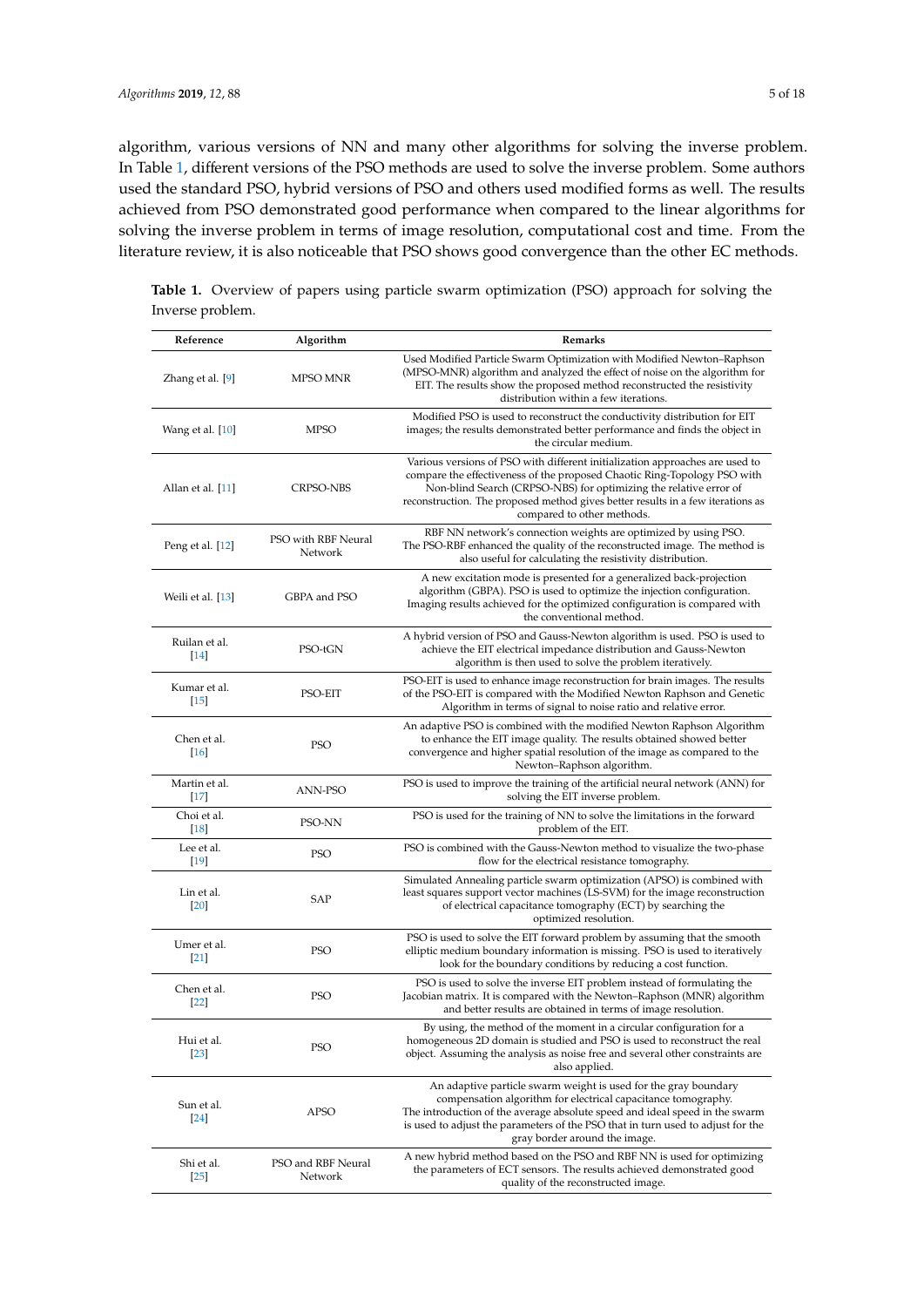Table [2](#page-6-0) shows the use of the NN for solving the inverse problem; different methods have been applied along with NN to solve the inverse problem. Some authors used PSO for training the weights of the NN while others used radial basis function NN for solving the problem. The results obtained from the NN show good image resolution as compared to the Newton methods and Tikhonov regularization. However, the drawback of using the NN leads to computational cost, and a large amount of data is used to train the NN.

| Reference               | Algorithm                                     | Remarks                                                                                                                                                                                                                                                                                                                                                                                                                                                                                                  |
|-------------------------|-----------------------------------------------|----------------------------------------------------------------------------------------------------------------------------------------------------------------------------------------------------------------------------------------------------------------------------------------------------------------------------------------------------------------------------------------------------------------------------------------------------------------------------------------------------------|
| Zhang et al.<br>[26]    | NΝ                                            | An algebraic NN (Neural Network) is used for the reconstruction of the electrical<br>resistance tomography. It converts image reconstruction into a problem of solving strictly<br>linear equations. The approach showed good convergence and small reconstruction error.                                                                                                                                                                                                                                |
| Cai et al.<br>$[27]$    | <b>BP-NN</b>                                  | A neural network is used to replace the conventional back-projection algorithm for the<br>image reconstruction of the electrical capacitance tomography images. The improved<br>backpropagation algorithm trains a two-layer perceptron network and it demonstrated<br>better image resolution.                                                                                                                                                                                                          |
| Martin et al.<br>$[17]$ | ANN-PSO                                       | PSO is used to improve the training of the artificial neural network (ANN) for solving the<br>EIT inverse problem.                                                                                                                                                                                                                                                                                                                                                                                       |
| Choi et al.<br>$[18]$   | PSO-NN                                        | PSO is used for the training of NN to solve the limitations in the forward problem<br>of the EIT.                                                                                                                                                                                                                                                                                                                                                                                                        |
| Zhang et al.<br>$[28]$  | RBF NN                                        | RBF neural network is used for the image reconstruction of the electrical capacitance<br>tomography. The modified NN improved the finite element plotting pattern, data<br>normalization, and input layers.                                                                                                                                                                                                                                                                                              |
| Wei et al.<br>$[29]$    | <b>RBF NN</b>                                 | A radial basis function neural network (RBF-NN) is used for the image reconstruction of<br>the electrical resistance tomography. The algorithm compared with the other image<br>reconstruction algorithms and shows high convergence and accuracy.                                                                                                                                                                                                                                                       |
| Li et al.<br>$[30]$     | <b>RBF NN</b>                                 | RBF neural network is used for the image reconstruction of the Electrical Capacitance<br>Tomography (ECT). For optimizing the centers and widths of the hidden units of RBF<br>networks, an adaptive genetic algorithm is used. Training for the weights of the neural<br>network is performed by using Tikhonov regularization. The method has increased<br>image quality.                                                                                                                              |
| Xiao et al.<br>$[31]$   | <b>BP NN</b>                                  | A neural network is used for the two-phase flow electrical capacitance<br>tomography problem.                                                                                                                                                                                                                                                                                                                                                                                                            |
| Chen et al.<br>$[32]$   | <b>BP Neural Network</b><br>and Median Filter | BP neural network is used for the image reconstruction of the electrical capacitance<br>tomography. The method is used to achieve the conditions of flow regime identification<br>and emphatically examined median filter to recognize image improvement.                                                                                                                                                                                                                                                |
| Zhao et al.<br>$[33]$   | RBF NN                                        | RBF neural network for eight electrodes electrical capacitance tomography system is<br>presented. The training of the network is performed by using the genetic algorithm merge<br>with the nearest neighbor clustering method.                                                                                                                                                                                                                                                                          |
| Bai et al.<br>$[34]$    | RBF NN and<br>Wavelet Transform               | A RBF-NN algorithm is used to achieve the conditions of flow regime identification for<br>image reconstruction for the ECT system. An adaptive wavelet filter image reconstruction<br>algorithm depends upon RBF that belongs to a space-frequency analysis technique<br>appropriate for image feature enhancement is studied to improve the reconstruction<br>precision. The algorithm gives good quality of reconstructed images, noise reduction, and<br>edges detection.                             |
| Yan et al.<br>$[35]$    | <b>RBF NN</b>                                 | RBF neural networks are used for the sixteen-electrode ECT system. It is used to<br>transform the electrode capacitance measurements into the permittivity distributions in<br>the image domain. The number of hidden nodes in RBF-NN are determined by using a<br>maximal matrix element approach and the center width of the RBF function is determined<br>by using the nearest neighbor-clustering method. The image reconstructed is better in<br>quality than the linear back projection algorithm. |
| Zhao et al.<br>$[36]$   | <b>RBF NN</b>                                 | RBF neural network is used for the eight-electrode ECT system. Training of the network is<br>performed by combining genetic algorithm along with nearest neighbor<br>clustering algorithm.                                                                                                                                                                                                                                                                                                               |
| Xiao et al.<br>[37]     | Multi-layer NN                                | A two multi-layer neural network model for image reconstruction of two-phase flow<br>electrical capacitance tomography is used.                                                                                                                                                                                                                                                                                                                                                                          |
| Wang et al.<br>$[38]$   | Wavelet Neural<br>Network (WNN)               | Wavelet neural network is used for ECT image reconstruction. The principal component<br>analysis technique is used to minimize the dimension of the input vectors. The transfer<br>functions of the neurons in the WNN are wavelet base functions that are determined by<br>retracting and translation factors. The BP algorithm performs training of the WNN also<br>self-adaptive learning rate and momentum coefficient are used to speed up the learning<br>procedure.                               |
| Tomasz et al.<br>$[39]$ | Neural Networks<br>and Deep Learning          | Deep Learning methods along with the NN are used for the electrical impedance<br>tomography. A multilayer perceptron neural network is used to detect the position of<br>the object.                                                                                                                                                                                                                                                                                                                     |

**Table 2.** Overview of papers using the neural network approach for solving the inverse problem.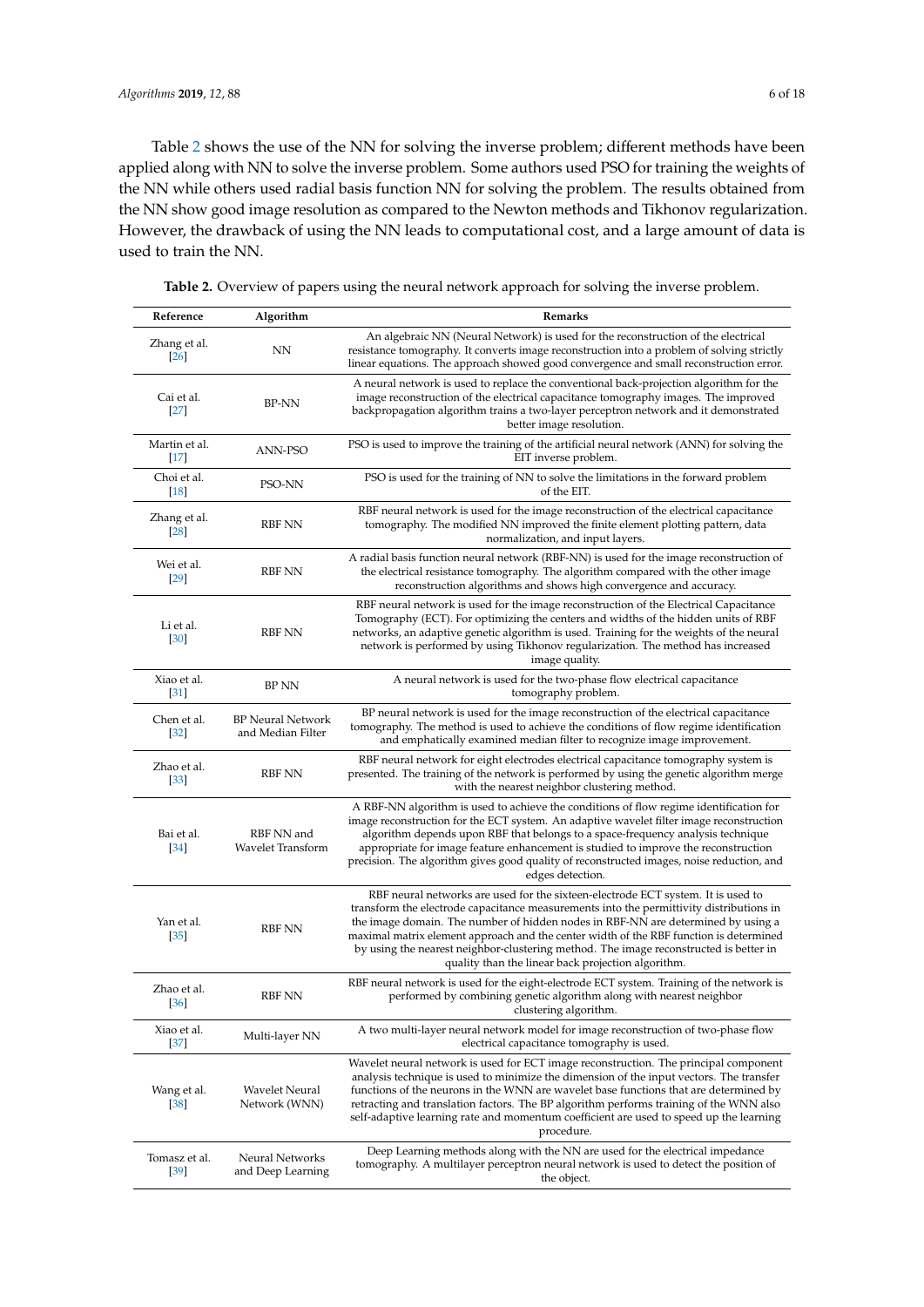| Table 2. Cont. |  |
|----------------|--|
|----------------|--|

<span id="page-6-0"></span>

| Reference              | Algorithm                            | <b>Remarks</b>                                                                                                                                                                                                                                                                                                                                                                                                     |
|------------------------|--------------------------------------|--------------------------------------------------------------------------------------------------------------------------------------------------------------------------------------------------------------------------------------------------------------------------------------------------------------------------------------------------------------------------------------------------------------------|
| Liang et al.<br>[40]   | Feedforward NN                       | A feed-forward neural network is used to solve the forward problem of ECT sensor<br>system. The training of the NN is performed by using the experimental data. NN has also<br>been combined with a modified iterative linear back projection reconstruction algorithm.<br>The method showed improved results than Landweber reconstruction technique with LFP<br>forward solver.                                  |
| Sikora et al.<br>41    | NN                                   | Two artificial neural networks (ANN) reconstruction approaches are used for EIT. The first<br>method is used for ANN learning by using electric potential vectors achieved from the<br>forward problem. The second method consists of a feed-forward multilayered neural<br>network is used for the circuit representation of the finite element discretization.                                                   |
| Aki et al.<br>[42]     | Bayesian NN                          | Principal component projection is used to transform the EIT inverse problem into a<br>reduced dimension problem. MLP BNN is used to solve the reduced problem. This<br>methodology comprises a double regularization effect first because of using neural<br>networks that learn the distribution of feasible solutions from the training data and second<br>due to solving the inverse problem in the eigenspace. |
| Jan et al.<br>[43]     | <b>ANN</b>                           | A multi-region boundary element method (BEM) is used for determining the distribution<br>of potential in the breast model in an EIT problem. A novel method based on the principal<br>component analysis and NN is used for solving the inverse problem.                                                                                                                                                           |
| Fan et al.<br>[44]     | <b>MLFF-NN</b>                       | A hybrid version of the multilayer feed-forward neural network (MLFF-NN) and analog<br>Hopfield network is used for ECT reconstruction. The forward problem is solved by using<br>MLFF-NN and the inverse problem is solved by analog Hopfield network based on a<br>neural-network multi-criteria optimization image reconstruction technique (HN-MOIRT).                                                         |
| Luis et al.<br>$[45]$  | <b>ANN</b> Ensemble                  | ANN is used for solving EIT inverse problem for the cardiac ejection fraction.                                                                                                                                                                                                                                                                                                                                     |
| Robert et al.<br>[8]   | NN                                   | A reconstruction algorithm is used for EIT that depends upon the NN approach that<br>computes a linear approximation of the inverse problem directly from finite element<br>simulations of the forward problem.                                                                                                                                                                                                    |
| Raiwa et al.<br>$[46]$ | <b>RBF NN</b>                        | RBF Neural Networks is used for image reconstruction of EIT images. Training is<br>performed by using MATLAB toolbox by using the simulated voltage measurements and<br>EIDORS difference reconstruction element values.                                                                                                                                                                                           |
| Radek et al.<br>$[47]$ | Radial Basis NN                      | Radial basis neural networks (RBNN) and Hopfield neural networks (HNN) for image<br>reconstruction of EIT images are used. The experiments result are compared with the<br>Gauss-Newton method and show a better quality image.                                                                                                                                                                                    |
| Xin et al.<br>$[48]$   | <b>Back Propagation</b><br><b>NN</b> | Backpropagation NN algorithm is used to solve the EIT inverse problem.                                                                                                                                                                                                                                                                                                                                             |

Table [3](#page-6-1) shows the use of the genetic algorithm (GA), different modified versions of which are used for solving the inverse problem. It shows that the GA demonstrated good results for reconstructing static images than the modified Newton-type methods.

**Table 3.** Overview of papers using a genetic algorithm (GA) for solving the inverse problem.

<span id="page-6-1"></span>

| Reference                       | Algorithm   | Remarks                                                                                                                                                                                                                                                          |
|---------------------------------|-------------|------------------------------------------------------------------------------------------------------------------------------------------------------------------------------------------------------------------------------------------------------------------|
| Xiao et al.<br>49               | <b>IGA</b>  | An improved genetic algorithm (IGA) is used for the forward problem in electrical<br>resistance tomography for numbering of the nodes in the finite element meshes. It<br>helps to reduce the memory capacity for the computational data.                        |
| Chen et al.<br>[50]             | <b>GA</b>   | Genetic algorithm (GA) is used for the two-phase flow electrical capacitance<br>tomography image reconstruction. The results show that the section image of<br>two-phase flow is reconstructed with the higher resolution.                                       |
| Olmi et al.<br>$\vert 51 \vert$ | $GA-FIT$    | GA is used for the EIT inverse problem for the reconstruction of the static images.<br>The method is compared with the modified Newton-Raphson and the<br>double-constraint method and the images obtained are of good quality.                                  |
| Kim et al.<br>52                | <b>GA</b>   | GA is used for the static EIT inverse problem. The method is validated by simulation<br>of the 32 channels synthetic data and the images reconstructed have better resolution<br>than modified Newton-Raphson algorithm.                                         |
| Paulo et al.<br>53              | GA          | An error function is formulated for the reconstruction problem that is used to<br>measure the changes between the actual internal and prospective contrast distribution<br>and find out its minimum by using a genetic algorithm.                                |
| Grazieli et al.<br>$[54]$       | <b>HPGA</b> | A priori information is added in the GA for the global minimum search for solving<br>EIT problem. Hybrid Parallel Genetic Algorithm (HPGA) and a priori Information<br>give good result for global minimum search than without Priori Information.               |
| Kuo et al.<br>$[55]$            | <b>GA</b>   | GA is used for reconstructing the electrical impedance image. The impedance image<br>reconstruction is solved as a minimization problem. The cost function is defined as<br>the errors between the measured and estimated boundary voltages in the least square. |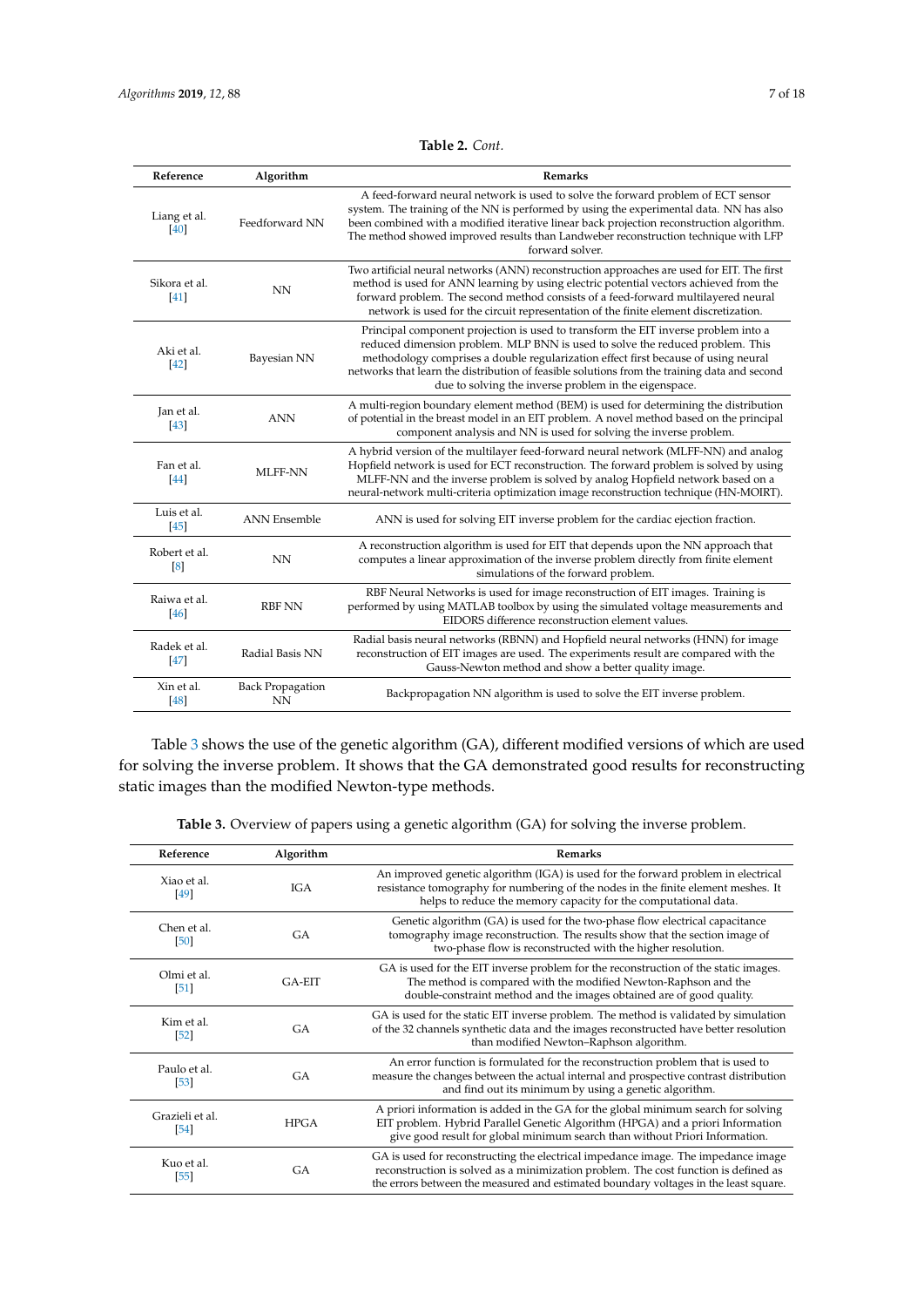Table [4](#page-7-0) elucidates the use of miscellaneous algorithms for solving the EIT problem. It is shown that different methods other than EC techniques and NN were used previously. These algorithms are used for solving both the inverse and forward problems for the electrical tomography problem. Besides, in reconstructing the image some algorithms are used to measure the next states as the change in impedance is so fast while others solve the inverse problem as an optimization problem.

<span id="page-7-0"></span>

| Reference               | Algorithm                                        | Remarks                                                                                                                                                                                                                                                                                                                                                                                     |  |  |
|-------------------------|--------------------------------------------------|---------------------------------------------------------------------------------------------------------------------------------------------------------------------------------------------------------------------------------------------------------------------------------------------------------------------------------------------------------------------------------------------|--|--|
| Chen et al.<br>[56]     | Landweber iteration<br>algorithm                 | Landweber iteration algorithm is used for the ECT image reconstruction. Tikhonov<br>regularization is used instead of the Linear Back Projection algorithm.                                                                                                                                                                                                                                 |  |  |
| Xu et al.<br>$[57]$     | Levenberg-Marquardt                              | Levenberg-Marquardt Algorithm merges the features of the steepest descent<br>algorithm and Gauss-Newton algorithm to solve the inverse ECT problem. Instead of<br>using the Jacobian matrix for solving the inverse problem it uses the sensitivity<br>coefficient matrix.                                                                                                                  |  |  |
| Hu et al.<br>$[58]$     | Iterated Tikhonov<br>Regularization              | A new operator is used for the standard Tikhonov algorithm. The new method<br>improves the speed and accuracy of the standard method.                                                                                                                                                                                                                                                       |  |  |
| Liu et al.<br>$[59]$    | Support Vector Machine                           | An image reconstruction algorithm is used based on the support vector machine to<br>reconstruct the ECT images instead of BP reconstruction algorithm.                                                                                                                                                                                                                                      |  |  |
| Sun et al.<br>[60]      | Fletcher-Reeves algorithm                        | The ill-posed equation of image reconstruction transform into minimization problem<br>function, the function is solved later by using the Fletcher-Reeves algorithm (FR)                                                                                                                                                                                                                    |  |  |
| Lei et al.<br>[61]      | Iteration algorithm based on<br>1-norm           | Image reconstruction algorithm based on the 1-norm stabilizing is used. The image<br>reconstruction problem is transformed into an optimization problem.                                                                                                                                                                                                                                    |  |  |
| Han et al.<br>62        | Active Filter Linear Back<br>Projection Method   | Active filter linear back projection algorithm is used for the reconstruction of ECT<br>images.                                                                                                                                                                                                                                                                                             |  |  |
| Kim et al.<br>[63]      | Extended Kalman Filter                           | A reconstruction algorithm that depends upon the modified extended Kalman filter<br>technique is used for the reconstruction of EIT images. The algorithm is capable to<br>observe sudden variations in the impedance distribution and perform better than the<br>conventional Kalman filter method.                                                                                        |  |  |
| Trigo et al.<br>[64]    | Extended Kalman Filter                           | Extended Kalman filter is used to solve the EIT inverse problem by estimating the<br>conductivity distribution for controlling the level of pressure and air volume for<br>patients at ventilation.                                                                                                                                                                                         |  |  |
| Dos et al.<br>$[65]$    | Fish School Search and<br>differential evolution | Fish school search and differential evolution algorithms by using a non-blind search<br>approach are used to solve the EIT inverse problem. A phantom of the circular section<br>is used to regenerate the images by placing the object at different positions. Both the<br>algorithms give faster convergence.                                                                             |  |  |
| Ying et al.<br>[66]     | Differential Evolution<br>Algorithm              | Differential evolution algorithm is used to solve the EIT inverse problem of a brain<br>portion based on the real head model by estimating the cost function that is obtained<br>by solving the forward problem.                                                                                                                                                                            |  |  |
| Kaipio et al.<br>$[67]$ | Kalman filter                                    | Since the variations in impedance are so swift that the information is lost, therefore<br>Kalman filter is used to estimate the states.                                                                                                                                                                                                                                                     |  |  |
| Liu et al.<br>[68]      | Sparse Bayesian learning                         | Sparse Bayesian learning method is used to reconstruct sequential EIT frames with an<br>improved resolution by using spatiotemporal prior.                                                                                                                                                                                                                                                  |  |  |
| Jia et al.<br>[69]      | Sparse Bayesian Learning                         | A novel reconstruction algorithm based within the framework of sparse Bayesian<br>learning is used to obtain the high-resolution EIT images. Structure-aware priors are<br>imposed on the learning process to include prior knowledge. As a result, the method<br>conserves the shape information at a low signal-to-noise ratio and eludes the<br>time-consuming parameter tuning process. |  |  |
| Wu et al.<br>[70]       | SA-SBL                                           | Structure-aware sparse Bayesian learning (SA-SBL) method is used for reconstruction<br>of three-dimensional conductivity distribution by using EIT approach. In addition to<br>enhancing, the large-scale 3D learning process an effective method depends upon the<br>approximate message passing is also presented.                                                                        |  |  |
| Yang et al.<br>$[71]$   | <b>BSBL</b>                                      | Block sparse Bayesian learning (BSBL) is used for conductivity distribution<br>reconstruction in a phantom. The BSBL reconstruct the noisy conductivity variation<br>maps with block sparsity, both in spatial resolution and robustness features.                                                                                                                                          |  |  |
| Giza et al.<br>$[72]$   | Bell functions approximation                     | An objective function with bell function parameters has been used to approximate the<br>conductivity distribution inside the body. It decreases the computational time and<br>helps to simplify the reconstruction process. It shows better performance as<br>compared to the Gaussian function.                                                                                            |  |  |

**Table 4.** Overview of papers using various other algorithms for solving Inverse problem.

## **5. EIT Clinical-Based Applications**

Recently, different types of medical imaging applications with EIT have investigated, such as gastric emptying measurement, brain imaging, breast imaging, lung imaging, and osteography.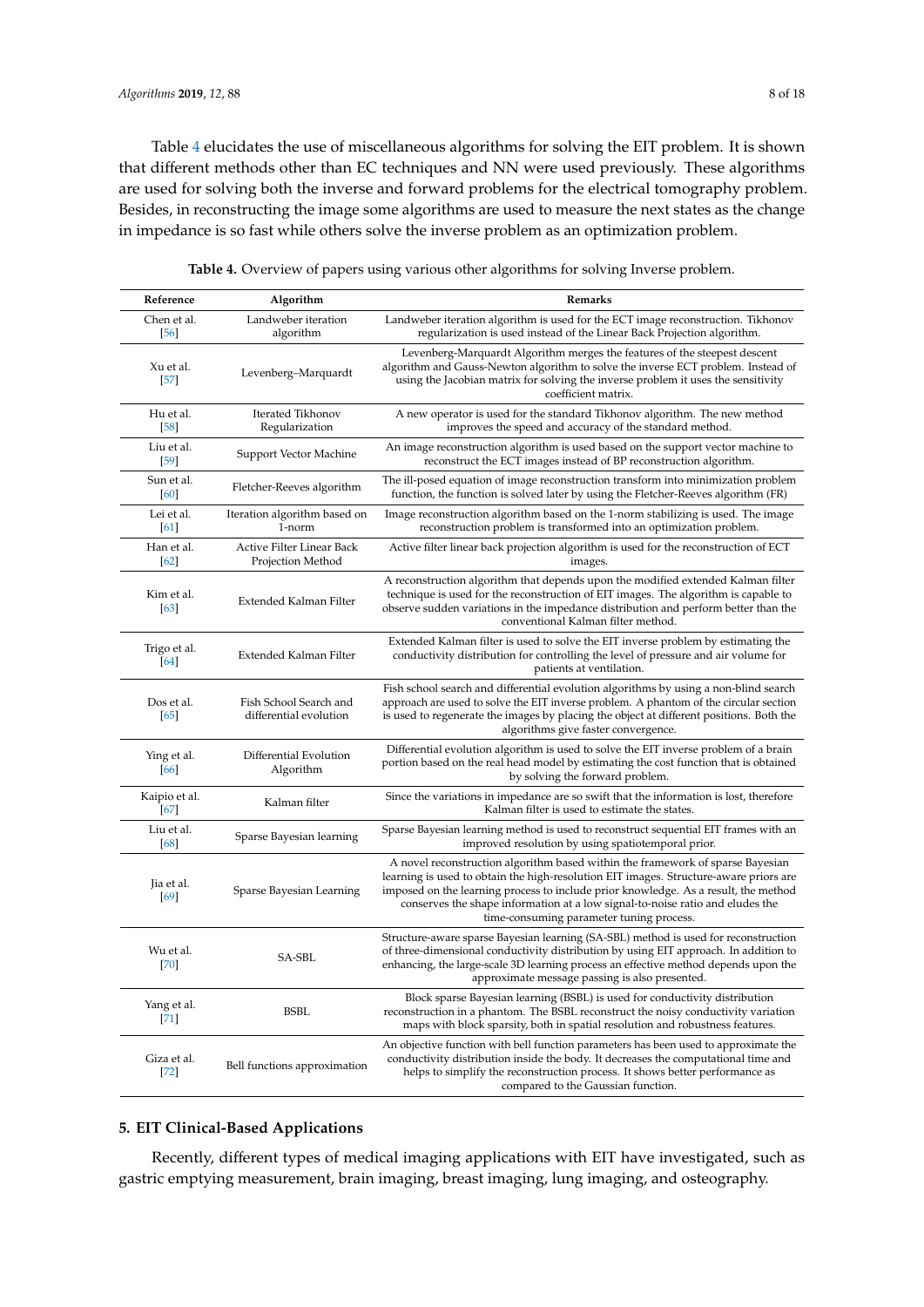In Gastric measurement, impedance methods can be used to examine stomach emptying as meal changes the resistivity in the upper abdomen of the body. The gastric wall conductivity is about 5 m Siemens cm−<sup>1</sup> [\[73\]](#page-16-7). Emptying can be calculated depending upon the meal being either less or more conductive, as this can be noted as a difference in an EIT image. On the other hand, conductivity can rise if the level of the conductivity is low in a meal by the secretion of gastric juices and, therefore, can complicate the measurement of the EIT variations, as secretion cannot be differentiated from emptiness. Acid secretion can be reduced by using Cimetidine but ethically it is not allowed to use this medicine because, for instance, physiology of the stomach of the young children can be affected [\[74\]](#page-16-8). Researchers have obtained steady emptying curves by using a comparatively conductive meal to overcome this problem.

The management of certain gastric disorders is the most important test after eating for measuring the rate of emptying of the stomach. Gamma scintigraphy is the most common technique for the calculation of gastric stenosis: the rate of gamma emission after the patient takes a radiolabelled test substance is calculated in the area around the stomach. This may be significant as the radiation dose is also important when making regular check-ups in adults or examining infants. Intubation techniques may be used in these cases. For instance, in the case of studying dye dilution, to supply a small quantity of material having string coloring the patient swallows a nasogastric tube. The nasogastric tube can extract the samples of stomach contents. The volume of the stomach at any point of time can be found from the ratio of the quantity of the dye delivered to its concentration in the gastric sample. Mangnall et al. [\[75\]](#page-16-9) did a comparison for EIT between the dye dilution method and isotope scintigraphy, which needs gastric intubation. The experiment was conducted on 19 volunteers whereby 16 electrodes in a circular array were placed at an equal distance from each at the level of the eighth costal cartilages. To reduce acid secretion, Cimetidine was given. The outcomes of the experiments highlighted that the profiles of gastric emptying that Electrical Impedance Tomography gives are similar to the other methods that are applied. The advantage of it that on the same patient, numerous another experiment can be done and the technique is also non-invasive as there are no known threats. Authors in [\[76\]](#page-16-10) have performed experiments on 18 infants and concluded that after taking the conductive drink the time for the stomach volume is reduced by half. There are more emptying times in infants with pyloric stenosis as compared to infants that do not have this. The resistivity of the stomach area is affected due to its size and content [\[77\]](#page-16-11). Wang et al. in [\[78\]](#page-16-12) have studied the application of EIT to calculate gastric acid secretion. Standard intubation test was conducted on 19 healthy people. Stimulated acid output (SAO) and basal acid output (BAO) (millimoles per hour) were calculated after and before pentagastrin. They have concluded that the likely change of gastric impedance can be beneficial as a non-invasive test for calculating gastric acid secretion.

### *5.2. Head Imaging*

Brain imaging is a challenging clinical task. The brain tissues impedance increases drastically during cerebral ischemia. To calculate the severity of the stroke a non-invasive technique is required. Holder has performed different experiments with both cranial and intracranial electrodes on anesthetized rats [\[79\]](#page-16-13) and obtained images of cerebral ischemia. He carried out a research review on EIT. By using electrodes, he stated that the visible surface of the cerebral cortex of the animals is very effective over milliseconds associated to neuronal depolarization in imaging evoked impedance variations and over a number of seconds for those linked to metabolic recovery procedures. The deviations have been observed during evoked responses and cortical spreading depression [\[80\]](#page-16-14). He believed that in the near future the process would be used for brain imaging for humans too. For static imaging of the head, the authors have developed, studied and compared three EIT techniques. Based on the real head model for impedance reconstruction of the head section, they applied these techniques to a 2D model. The results validated that the amalgam of the improved Newton–Raphson, and differential evolution algorithms have better performance in imaging quality, less computational time and are vigorous.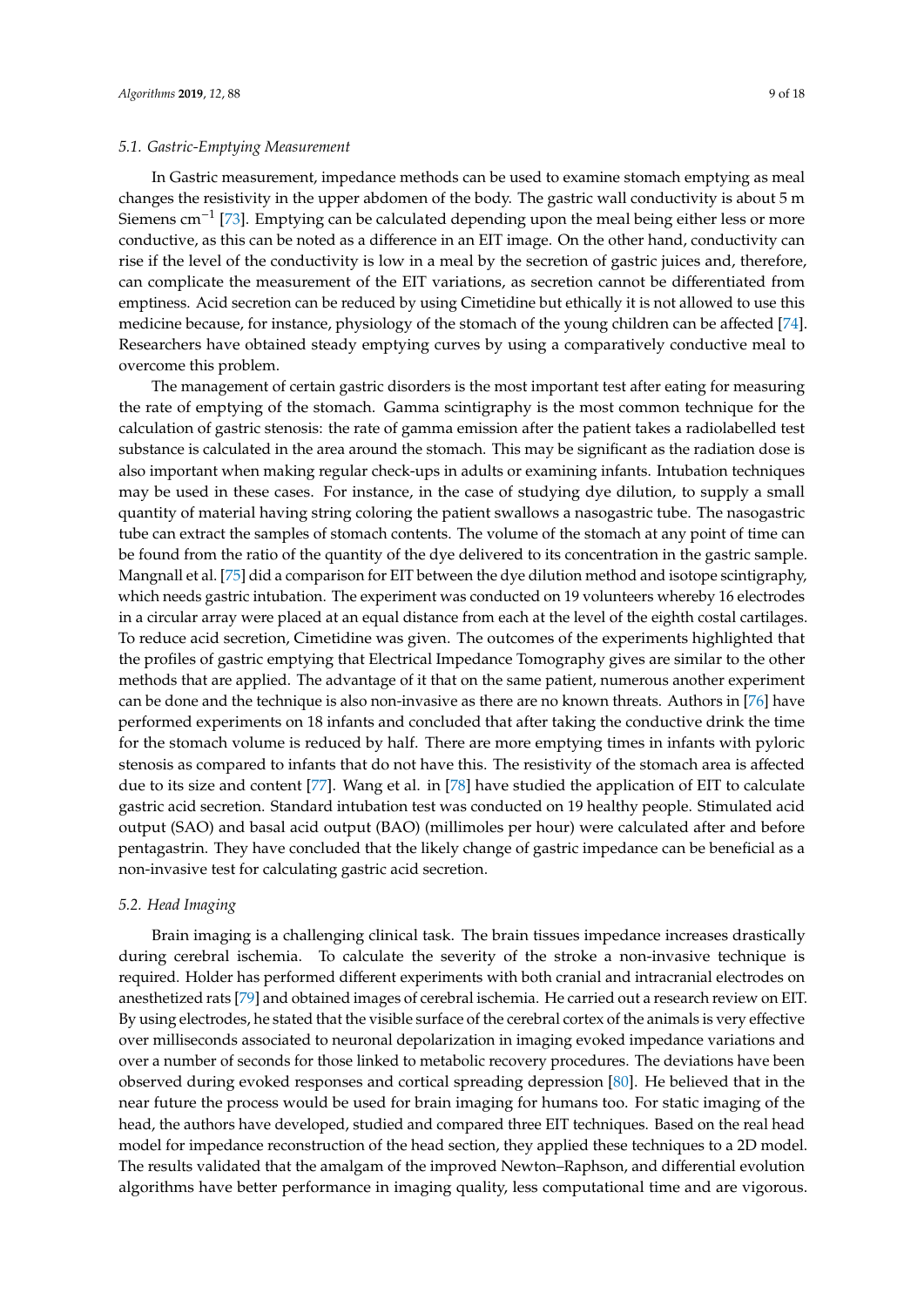The authors have also presented the particle swarm optimization algorithm for reconstructing the brain EIT images. Outcomes showed the error measures are limited within the define limits even under noisy conditions and the system is stable. They concluded that this PSO-EIT technique could be used in neurophysiological studies and to measure head geometry [\[15\]](#page-13-13). For head phantoms for intracranial hemorrhage (ICH) an EIT method is used to identify and image impedance variations. With and without a craniotomy, the authors have modeled the head phantoms of ICH. They have made two accurate head-shape models and a non-uniform resistivity distribution for brain EIT. To the head phantoms, they have inserted animal blood to replicate the ICH procedure and observed electrical impedance variations in real time with EIT. They have concluded from the injection of the blood region in one head phantom without the craniotomy that a growing impedance area appeared and on the other hand, in the second head phantom a reduced impedance area appeared. This shows that EIT is sensitive to impedance variations due to blood change. Instead, between two head phantoms, the varying trend showed in a contrasting way. This effect might be due to the variations in intracranial space and intracranial pressure. Therefore, for the treatment of ICH and for early diagnosis, EIT can be used. To solve the EIT inverse problem a differential evolution (DE) algorithm can be used [\[66\]](#page-16-0). For the forward problem, a FEM is chosen to determine the cost function. For real head model, this technique is applied for the 2D impedance reconstruction of brain section. Results showed that for the EIT problems the differential evolution algorithm is good in performance for obtaining high-quality reconstruction. Ying et al. [\[81\]](#page-16-15) have reconstructed the real head model to examine the EIT images for the head. They have observed that because the skull forms a physical barrier and restricts the current flow it is the basic issue for the reconstruction of the head impedance image. Image distortion is produced due to this low conductivity region where conductivity variations are localized towards the image center. Because of deficient spatial resolution, simple global variations are identified and due to this reason, the purpose of imaging cannot be achieved. The electrodes were placed directly on to the heads of some animals instead of using scalp electrodes. This approach measures the clear impedance variations associated with neuronal activity, but this technique is not practical in medical applications for human beings. Nevertheless, if those restrictions are solved the outcomes are promising if image reconstruction and data acquisition methods are improved. In head impedance imaging, because of the high degree of non-linearity and deficiency of the perfect head models, the image reconstruction might be unsuccessful. Currently, a nonlinear difference imaging method has been presented to alleviate modeling error. This technique depends upon unconstrained modeling that permits tissue conductivity values to be unrealistically negative. Therefore, substantial image artifacts are probably conducted. In [\[82\]](#page-16-16) two techniques of constrained modeling that can significantly reduce artifacts and increase localization performance are presented. The simulation result showed that the new images attain good localization performance as compared to those using unconstrained modeling

#### *5.3. Breast Imaging*

For detecting breast cancer, X-ray mammography is a convenient method but it is very costly to use regularly and might be dangerous if it is used regularly. The specificity of the mammography is not good but has a higher sensitivity. For regular breast scanning, EIT is a much more reliable and feasible technique. A major variance is noted in impedances between tumors and normal breast tissues. A 3D EIT system with 128 electrodes has been presented in which an electronic switching network controlled a data acquisition system. For calculating measured voltages and to remove the electrode impedance effect, a four-electrode method is used. For image, reconstruction in EIT an iterative algorithm depends on the Distorted Born Iterative Method (DBIM) has been proven proficient and precise [\[83\]](#page-16-17). With the use of 16 electrodes internally present in a patient's breast-like finite element mesh, the authors have discovered a simulated anomaly (subject to specific conditions). Later, the experiments were done by adding two more rings of 16 electrodes to improve the resolution of the reconstructed images. They have also compared the model performance by using RMSE and Pearson's correlation coefficient [\[84\]](#page-16-18). An analysis of the performance of the EIT approach for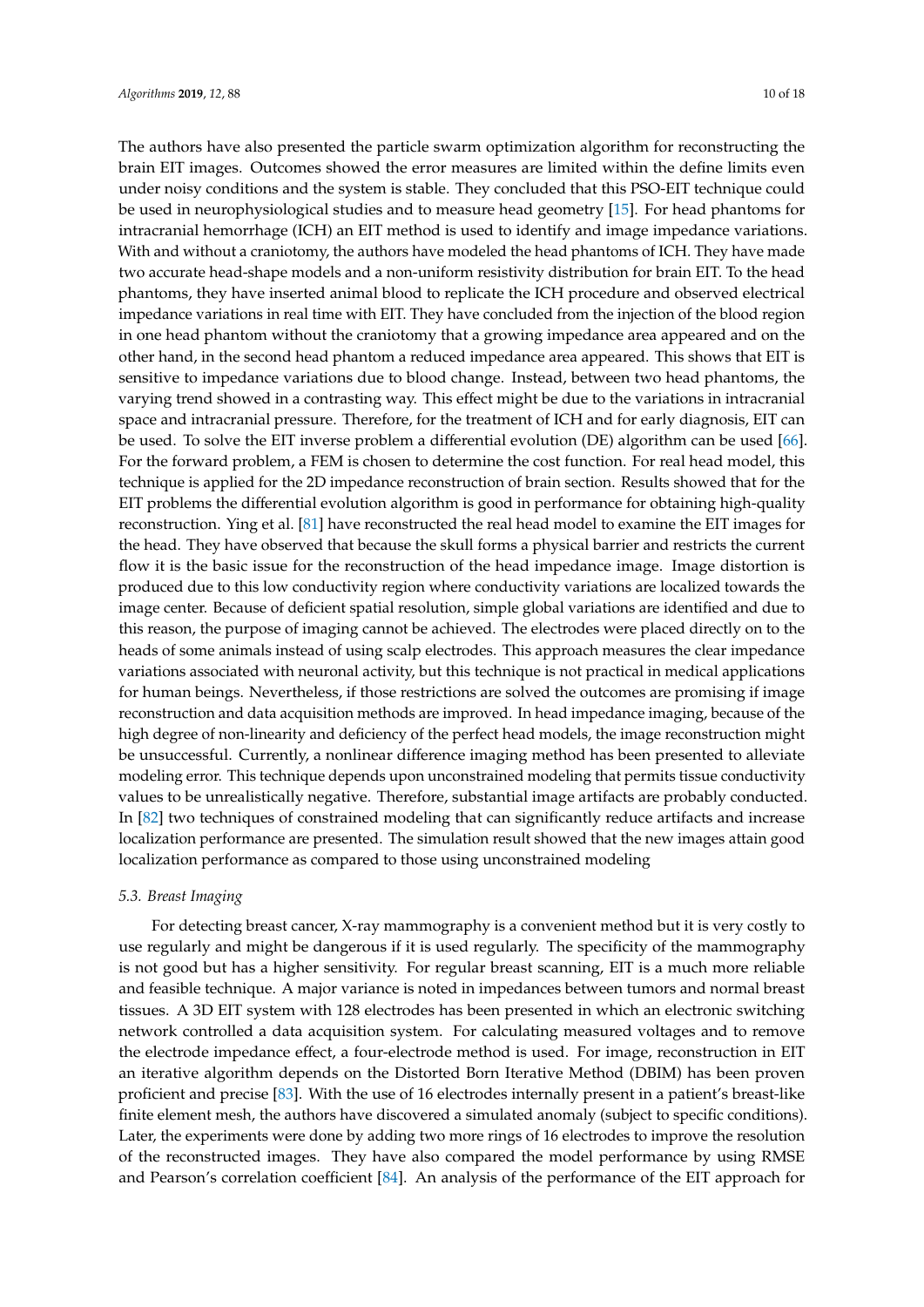detecting breast cancer has been studied [\[3\]](#page-13-1). Two softwares called OCTAVE and EIDORS were used for simulation purposes. A comparison between three algorithms: prior Laplace, Newton's One-Step Error Reconstructor (NOSER), and Tikhonov have been made. Among the three-reconstruction algorithm, The NOSER algorithm achieved the best results due to the good classification performance metrics of proximity between neoplasms, as this factor alter the resolution of the reconstruction images generated based on the algorithm used [\[85\]](#page-16-19). Gowry et al. in [\[86\]](#page-17-0) have directed their study into finding out whether high-speed EIT would be able to identify and distinguish the changes in conductivity with recurring Blood-volume changes and also to be able to determine the capability of the usage of these indications to extricate the benign regions from the malignant regions inside the breast. For briefly varying conductive, the initial validation was provided by EIT imaging of pulsating membranes (latex) that had been immersed in saline tubs. A study was carried out on 10 women with cancer and 9 without cancer (total 19) where they were imaged with EIT over series of their heartbeats (pulse-oximetry) in synchronization. The comparison of the malignant and benign regions of the breast was made by pertaining to the pulse oximeter signatures and the conductivity images of eight parameters. In seven of the eight parameters, critical differences amongst the benign and malignant regions of the breast [\[86\]](#page-17-0). By using the EIT technique the authors have recommended a reconstruction algorithm for the imaging of a breast tumor of a basic mammography geometry model [\[87\]](#page-17-1). By placing the electrodes on the highest point and the lowest point of the surfaces, they have modeled a four-sided geometry. For the homogenous conductivity distribution, a progressive model for the EIT imaging' complication is formulated and by using a phantom tank, the experimental setup is verified. For imaging a breast tumor, an algorithm (reconstruction) established on the linearization technique is also demonstrated. The results showed that for the phantom experiments the suggested reconstruction algorithm executes adequately [\[87\]](#page-17-1). In a similar experiment, a progressive model of the EIT imaging issue was presented. The experimental results verified the progressive model and highlighted that the predicted values complied with the measured electrode voltages. In addition, on the side of the electrodes, the effect of an unmodeled surface is also studied [\[88\]](#page-17-2). In [\[89\]](#page-17-3) EIT has been used by the authors as a procedure for imaging breast cancer, for determining the admittivity dispersion within the breast. All the admittivity distributions obtained are much lesser in compressed breasts in EIT as compared to the previous experiments for imaging whole chest. They have projected a three-layered examining a progressive model of the breast: the highest layer of thin low admittivity, the lowest layers representing skin and a comparatively thicker high-admittivity middle layer portraying breast tissue. The authors have suggested a progressive solution to this layered portrayal relating this solution with the homogeneous case. They have concluded that the layered forward solution performed better reconstruction as compared to the homogeneous forward solution [\[90\]](#page-17-4). The authors have studied the use of EIT in comparison to the other techniques such as mammography (MMG); ultrasound (US) and biopsy. They have concluded that the EIT had 64.4% sensitivity and is recommended to be a promising method for scanning and detecting breast irregularities before breast self-examination. Nevertheless, MMG has to be done to confirm the analysis [\[89\]](#page-17-3). In [\[91\]](#page-17-5) to get tissue impedance maps the authors have demonstrated the usage of adjustable higher density microelectrode arrays. Exact reconstruction in EIT is primarily based on spatial resolution and arrays to obtain tissue impedance maps. Flexible arrays with high density which are suitable to the surface of the breast can give high flexibility in the reconstruction of conductivity maps of advanced resolutions as compared to that have been formerly achieved [\[91\]](#page-17-5).

# *5.4. Lung Imaging*

Hua et al. [\[92\]](#page-17-6) have demonstrated the usage of EIT imaging methods in the calculation of the resistivity of the Lungs in examining and detection of edema and apnea. In EIT, the current is injected into the patient by applying several electrodes and calculating border-line voltages to reform a cross-sectional image of internal resistivity distribution. They have presented a fast, simple method for observing and detecting apnea and edema. They demonstrated their method by human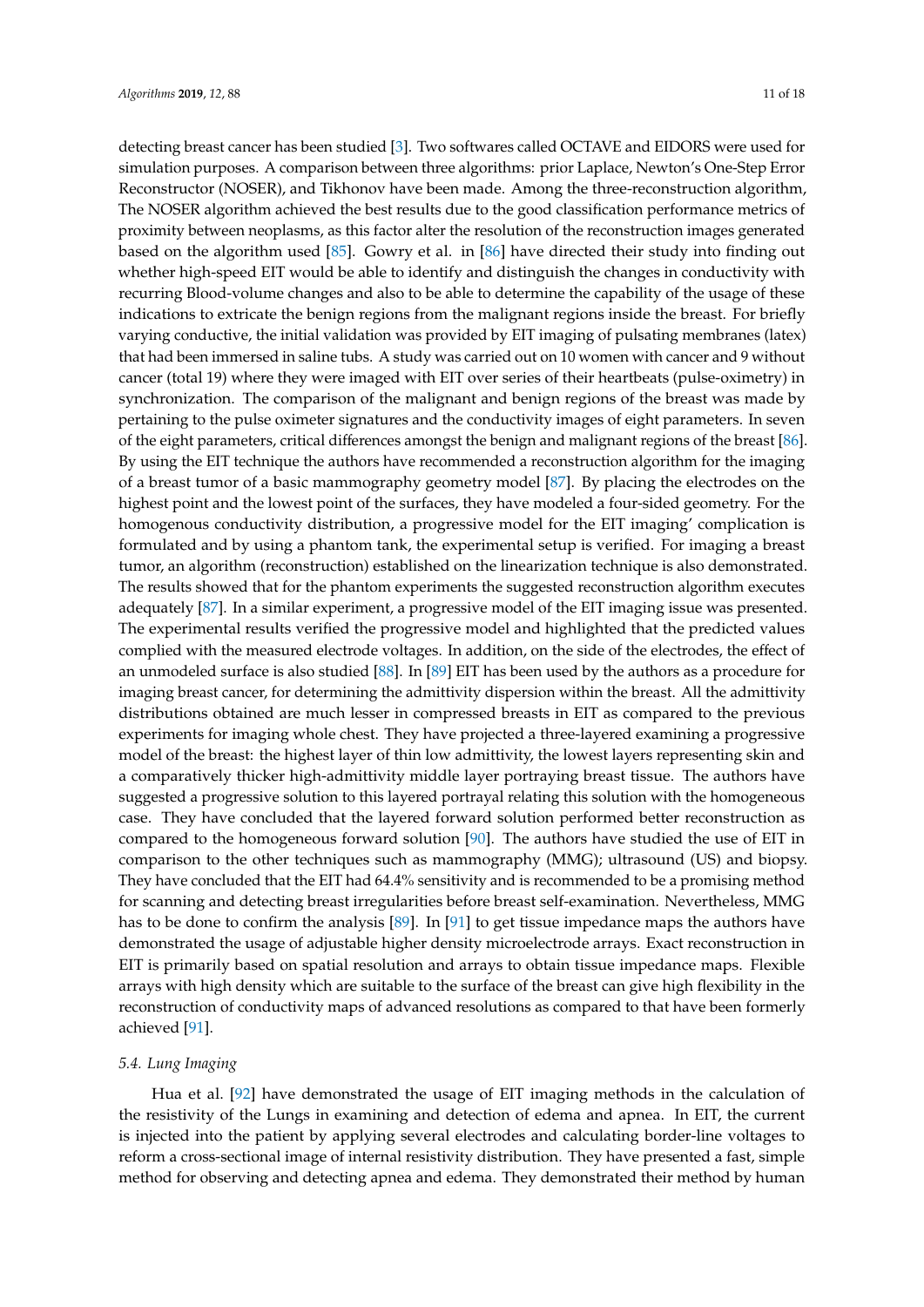experiments and simulations. They have concluded that the EIT imaging method will be more consistent as compared to the current impedance apnea monitoring technique, as they were monitoring the variations in the resistivity of the internal lung. They have suggested that more studies need to be done to validate this technique but that it performs better in the existence of motion artifact as compared to the traditional two-electrode impedance apnea monitoring technique. By taking a series of differential images, Chen al el. have proposed a system to observe human lung ventilation. The result of the experiments highlighted that the Multi Frequency (MF-EIT) system is a practical, reliable, appropriate and consistent technique of imaging human lung ventilation. It is possible to get an accurate reconstructed image in EIT by inserting previous data with reference to size constitution of the object. They used a commercial software tool COMSOL by including the prior information of human thorax to produce a physical model [\[93\]](#page-17-7). Alongside the ventilation of the lungs, the authors have presented a developed model too based on the experimental data. By including prior information, the imagery results of the ventilation of the lungs showed that EIT is a reliable procedure for medical analyses and monitoring and has the capabilities to use in the near future [\[93\]](#page-17-7). In [\[94\]](#page-17-8) Shuai et al. have proposed a new three-dimensional swift real-time EIT system for imaging and detecting human lung that depends on the node back-projection algorithm with 64 electrodes. The findings indicated that the system contained the potential of reflecting impedance variations of the thorax reconstruction of the images amid a persons' breathing. Zhao et al. have [\[95\]](#page-17-9) proposed a better technique for EIT images for a lung area estimation (LAE). For patients with serious pulmonary diseases, LAE is an appropriate technique. They concluded that in EIT for the lung area estimation the LAE technique provides more reliable results as compared to the other different current techniques. Lee et al. produced an EIT-based wearable lung health-monitoring device. The system has an EIT integrated circuit (IC) that gives programmable current stimulation that is optimally controlled by the results of contact impedance monitoring. The data obtained is forwarded to the handheld mobile device and the lung EIT images of up to 20 frames/s real-time are reconstructed and displayed. The calculated lung air volume- ratio can be used as a pointer of the lung-health, and different other parameters that can be extracted to observe lung status from the lung EIT image obtained [\[96\]](#page-17-10). A similar device with less power consumption for lung ventilation monitoring is proposed [\[97\]](#page-17-11). The SoC with 32 electrodes on a belt-type EIT system gives dynamic images on the mobile device for lung ventilation. The device can reconstruct the imaginary and the real parts of the images with 97.3% of precision [\[97\]](#page-17-11).

#### *5.5. Osteography*

In the majority of the scenarios, the healing of fractures is a simple procedure. However, in a few fractures, the union can be absent or even delayed. Plain film X-ray is usually used for the process of the assessment for the healing of the fractures but it is difficult. To envisage these fractures that are predisposed to vibration, non-union, ultrasound and mechanical stressing of the fracture, several techniques have already been employed. Some methods such as plain films indicate these fractures but they do it late in the process. The bone-scintigraphy technique is used to confirm an established non-union but their reports are based on the prognostic values and they are contradictory [\[98\]](#page-17-12). EIT indicates the electrical properties of the fractured and the normal limbs. In 1983, the very first human forearm image 'in vivo' was presented. Kulkarni and Ritchie [\[99\]](#page-17-13) took the use of the EIT in the clinical side in six adult subjects. Across the fractured humerus, they have obtained the static images and compared it with the normal contra-lateral limb. Results from the images of the fresh fracture highlighted a drastic difference as compared to the contralateral normal limb. In addition, these images possibly showed edema represented by a huge area of low resistivity. In another case in a patient, a large area highlighted an increased resistivity, probably representing callus formation having a solidly united fracture. Another patient having an un-united fracture and it showed an area of low resistivity, most likely indicating fibrosis and edema. As union progresses, impedance osteography helps to indicate the existence of a fracture and variation in resistivity. Although the properties of a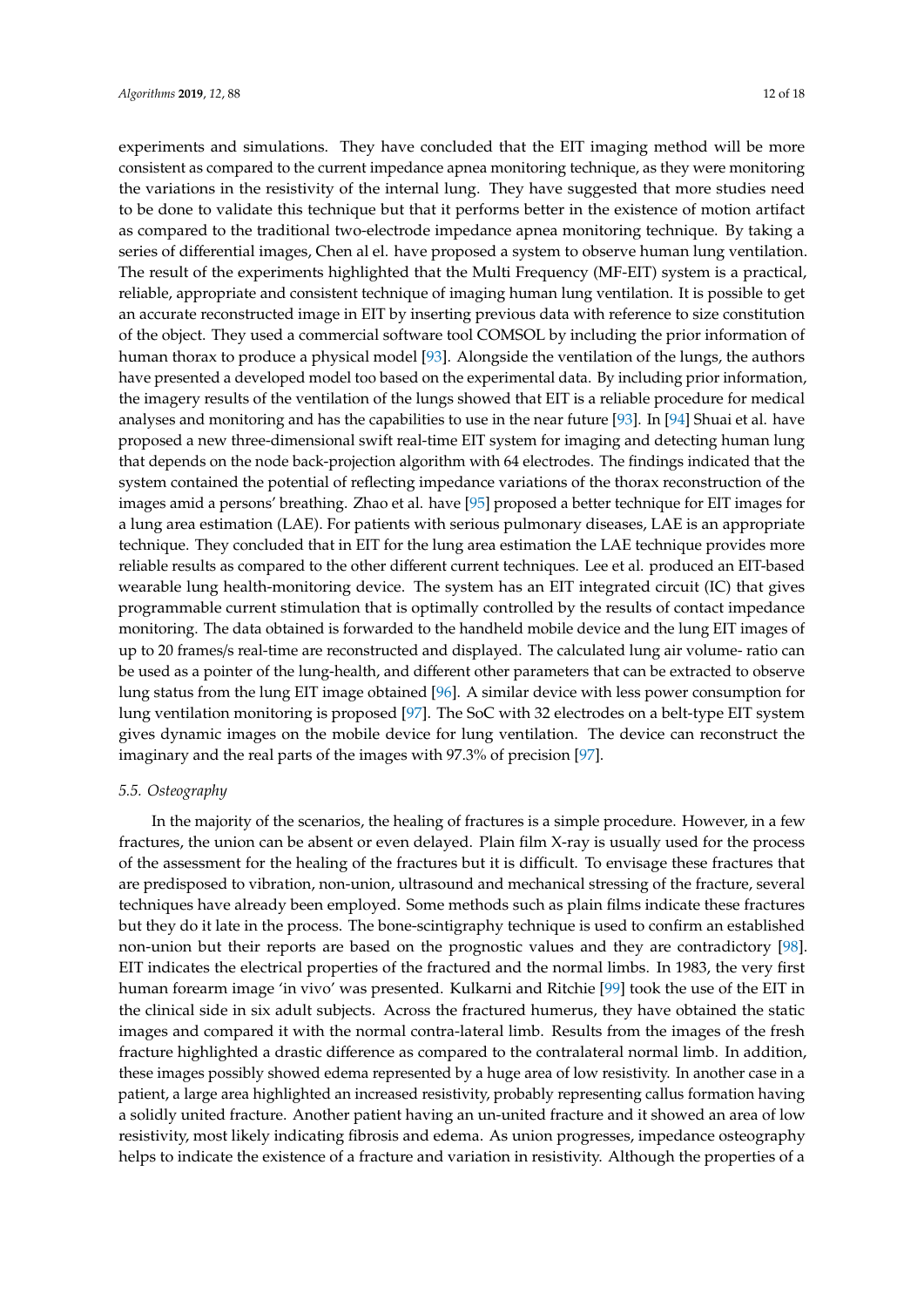recognized non-union are presented, still it needs to highlight whether, at an early stage, impedance osteography gives precise information for the non-union of the fractures.

#### **6. Other Applications of EIT**

Along with the EIT research, focus on impedance imaging in the physiological and medical field there has been significant research in the applications of process control. In 1980, Professor Maurice Beck presented impedance imaging as a process tomography and put his efforts into bringing the process and UK medical tomography groups on to the same platform. The joint venture and collaboration helped to promote these systems to develop in both research fields and resulted in the development of capacitive and inductive tomographies. The limitations are different in the process control as compared to that in medical since for liquids like oil and water, more than 200 frame rates per second need to be calculated at a time. The most relevant example is the calculations of the fast fluid flow in rigid pipes. Large fixed electrodes could be positioned around the pipe as capacitive tomography systems are practical in case of rigid pipes and the electrodes are not in contact with the flow of the liquid.

EIT is also used to identify small defects such as cracks or voids in metals and nondestructive testing for detecting corrosion. Since its early usage, the system has progressed remarkably with its technology as well as in its usage. Different researchers have discussed some other applications of the EIT. Kriz et al. [\[100\]](#page-17-14) have outlined the application of EIT in non-destructive material testing. They have proposed an EIT-based reconstruction algorithm, demonstrating its usage for finding cracks in electrically conductive objects. The algorithm presented found to be proficient in finding a defect precisely.

Kai et al. [\[101\]](#page-17-15) have presented a resistivity reconstruction technique that depends upon the magnetic detection of EIT to calculate the topology and breakpoints of the grounding grid. They have highlighted the efficiency of the proposed method by applying it on some a mathematical instance that confirms that the suggested approach can be implemented in finding the breakpoints and topology of the grounding grids.

## **7. Conclusions**

EIT is progressively maturing as a tool for monitoring and imagining. It is relatively cheaper, non-invasive, and with no potential hazards. It has been widely used now in numerous biomedical and non-clinical applications. In this paper, steps to solve the EIT problem are briefly discussed; the artificial intelligence (AI) and evolutionary computational (EC) methods for solving the electrical tomography inverse problem are reviewed and clinical applications using electrical impedance tomography for imaging and function monitoring are discussed. Finally, we concluded that EIT is an open research area having the perspective to explore new AI and EC methods to solve this ill-conditioned problem. EIT is a next-generation imaging technique with huge potential to be used as a stable imaging modality in the future.

**Author Contributions:** Conceptualization, T.A.K. and S.H.L.; methodology, T.A.K.; formal analysis, T.A.K. and S.H.L.; investigation, T.A.K.; resources, T.A.K.; data curation, T.A.K. and S.H.L.; writing—original draft preparation, T.A.K.; writing—review and editing, T.A.K. and S.H.L.; visualization, T.A.K.; supervision, S.H.L.; project administration, S.H.L.

**Funding:** This research received no external funding.

**Conflicts of Interest:** The authors declare no conflict of interest.

#### **References**

<span id="page-12-0"></span>1. Garg, D.; Goel, V. Design and development of Electrical Impedance Tomography (EIT) based System. *AIP Conf. Proc.* **2013**, *74*, 33–36. [\[CrossRef\]](http://dx.doi.org/10.5120/12901-9848)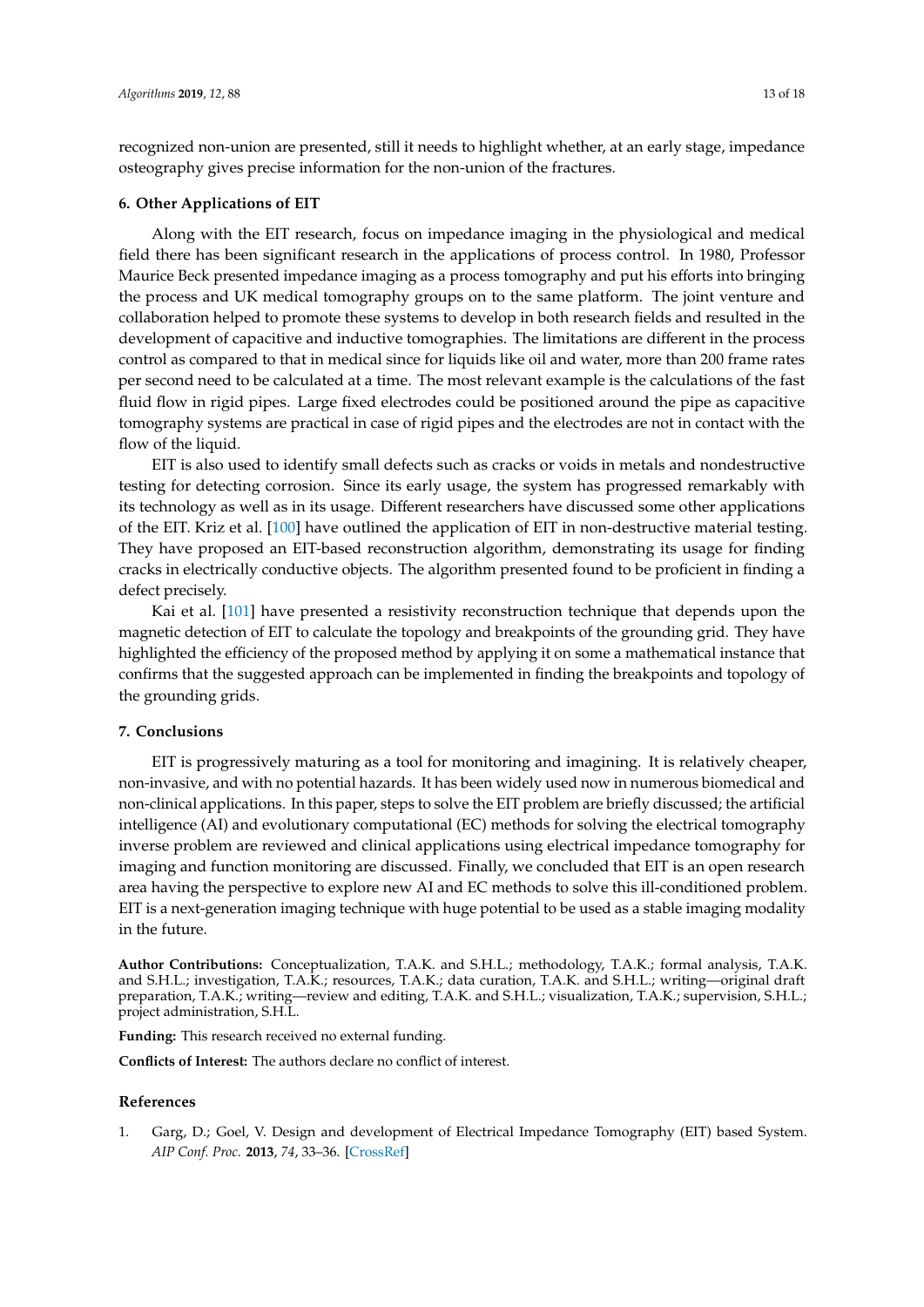- <span id="page-13-0"></span>2. Boverman, G.; Isaacson, D.; Newell, J.C.; Saulnier, G.J.; Kao, T.J.; Amm, B.C.; Wang, X.; Davenport, D.M.; Chong, D.H.; Sahni, R.; et al. Efficient Simultaneous Reconstruction of Time-Varying Images and Electrode Contact Impedances in Electrical Impedance Tomography. *IEEE Trans. Biomed. Eng.* **2017**, *64*, 795–806. [\[CrossRef\]](http://dx.doi.org/10.1109/TBME.2016.2578646) [\[PubMed\]](http://www.ncbi.nlm.nih.gov/pubmed/27295649)
- <span id="page-13-1"></span>3. Song, X.; Xu, Y.; Dong, F.; Witte, R.S. An Instrumental Electrode Configuration for 3-D Ultrasound Modulated Electrical Impedance Tomography. *IEEE Sens. J.* **2017**, *17*, 8206–8214. [\[CrossRef\]](http://dx.doi.org/10.1109/JSEN.2017.2706758) [\[PubMed\]](http://www.ncbi.nlm.nih.gov/pubmed/29531503)
- <span id="page-13-2"></span>4. Hu, J.Y.; Hu, J.G.; Lan, D.L.; Ming, J.L.; Zhou, Y.T.; Li, Y.W. Corrosion evaluation of the grounding grid in transformer substation using electrical impedance tomography technology. In Proceedings of the IECON 2017—43rd Annual Conference of the IEEE Industrial Electronics Society, Beijing, China, 29 October–1 November 2017; pp. 5033–5038.
- <span id="page-13-3"></span>5. Henderson, R.P.; Webster, J.G. An Impedance Camera for Spatially Specific Measurements of the Thorax. *IEEE Trans. Biomed. Eng.* **1978**, *BME-25*, 250–254. [\[CrossRef\]](http://dx.doi.org/10.1109/TBME.1978.326329) [\[PubMed\]](http://www.ncbi.nlm.nih.gov/pubmed/680754)
- <span id="page-13-4"></span>6. Balint, A.M.; Balint, Ş. Well posed problem in sense of Hadamard, for a source, produced acoustic perturbation propagation in a lined duct, carrying a gas flow. *Carpathian J. Math.* **2014**, *30*, 267–274.
- <span id="page-13-5"></span>7. De Freitas Barbosa, V.A.; Ramalho Ribeiro, R.; Rivalles Souza Feitosa, A.; Bezerra Araújo da Silva, V.L.; Diego Dias Rocha, A.; Covello de Freitas, R.; de Souza, R.E.; Pinheiro dos Santos, W. Reconstruction of Electrical Impedance Tomography Using Fish School Search, Non-Blind Search, and Genetic Algorithm. *arXiv* **2017**, arXiv:1712.00789.
- <span id="page-13-6"></span>8. Adler, A.; Guardo, R. A neural network image reconstruction technique for electrical impedance tomography. *IEEE Trans. Med. Imaging* **1994**, *13*, 594–600. [\[CrossRef\]](http://dx.doi.org/10.1109/42.363109)
- <span id="page-13-7"></span>9. Zhang, H.; Wang, L.; Zhou, Y.; Zhang, P.; Wu, J.; Li, Y. An Influence of the Noise on the Imaging Algorithm in the Electrical Impedance Tomography. *Open J. Biophys.* **2013**, *3*. [\[CrossRef\]](http://dx.doi.org/10.4236/ojbiphy.2013.34027)
- <span id="page-13-8"></span>10. Zhang, H.; Wang, H.; Zhou, Y.; Zhang, X. Research of electrical impedance tomography based on the Modified Particle Swarm Optimization. In Proceedings of the 2012 8th International Conference on Natural Computation, Chongqing, China, 29–31 May 2012; pp. 1216–1218.
- <span id="page-13-9"></span>11. Feitosa, A.R.S.; Ribeiro, R.R.; Barbosa, V.A.F.; de Souza, R.E.; dos Santos, W.P. Reconstruction of electrical impedance tomography images using chaotic ring-topology particle swarm optimization and non-blind search. In Proceedings of the 2014 IEEE International Conference on Systems, Man, and Cybernetics (SMC), San Diego, CA, USA, 5–8 October 2014; pp. 2618–2623.
- <span id="page-13-10"></span>12. Wang, P.; Xie, L.; Sun, Y. Application of PSO algorithm and RBF neural network in electrical impedance tomography. In Proceedings of the 2009 9th International Conference on Electronic Measurement & Instruments, Beijing, China, 16–19 August 2009; pp. 517–521.
- <span id="page-13-11"></span>13. Wang, H.; Xu, G.; Zhang, S.; Yan, W. Optimized Excitation Mode for Generalized Back Projection Algorithm in 3-D EIT. *IEEE Trans. Magn.* **2015**, *51*, 1–4. [\[CrossRef\]](http://dx.doi.org/10.1109/TMAG.2014.2361771)
- <span id="page-13-12"></span>14. Liu, R.; Lin, M.; Rong, Z.; Li, K. Study on PSO-tGN algorithm of bio-electrical impedance tomography system. In Proceedings of the 11th World Congress on Intelligent Control and Automation, Shenyang, China, 29 June–4 July 2014; pp. 5808–5811.
- <span id="page-13-13"></span>15. Kumar, S.P.; Sriraam, N.; Benakop, P.G.; Jinaga, B.C. Reconstruction of brain electrical impedance tomography images using particle swarm optimization. In Proceedings of the 2010 5th International Conference on Industrial and Information Systems, Mangalore, India, 29 July–1 August 2010; pp. 339–342.
- <span id="page-13-14"></span>16. Chen, M.-Y.; Hu, G.; He, W.; Yang, Y.-L.; Zhai, J.-Q. A Reconstruction Method for Electrical Impedance Tomography Using Particle Swarm Optimization. In Proceedings of the International Conference on Life System Modeling and Simulation, Wuxi, China, 17–20 September 2010; pp. 342–350. [\[CrossRef\]](http://dx.doi.org/10.1007/978-3-642-15597-0_38)
- <span id="page-13-15"></span>17. Martin, S.; Choi, C.T.M. *Electrical Impedance Tomography: A Reconstruction Method Based on Neural Networks and Particle Swarm Optimization*; Springer: Cham, Switzerland, 2015; pp. 177–179.
- <span id="page-13-16"></span>18. Choi, C.T.M. An Optimal Training Method for Artificial Neural Networks in Electrical Impedance Tomography. Presented at Electrical Impedance Tomography, Neuchâtel, Switzerland, 2–5 June 2015; p. 12.
- <span id="page-13-17"></span>19. Lee, B.A.; Kim, B.S.; Ko, M.S.; Kim, K.Y.; Kim, S.I.N. Electrical resistance imaging of two-phase flow with a mesh grouping technique based on particle swarm optimization. *Nucl. Eng. Technol.* **2014**, *46*, 109–116. [\[CrossRef\]](http://dx.doi.org/10.5516/NET.02.2013.038)
- <span id="page-13-18"></span>20. Wang, P.; Lin, J.S.; Wang, M. An image reconstruction algorithm for electrical capacitance tomography based on simulated annealing particle swarm optimization. *J. Appl. Res. Technol.* **2015**, *13*, 197–204. [\[CrossRef\]](http://dx.doi.org/10.1016/j.jart.2015.06.018)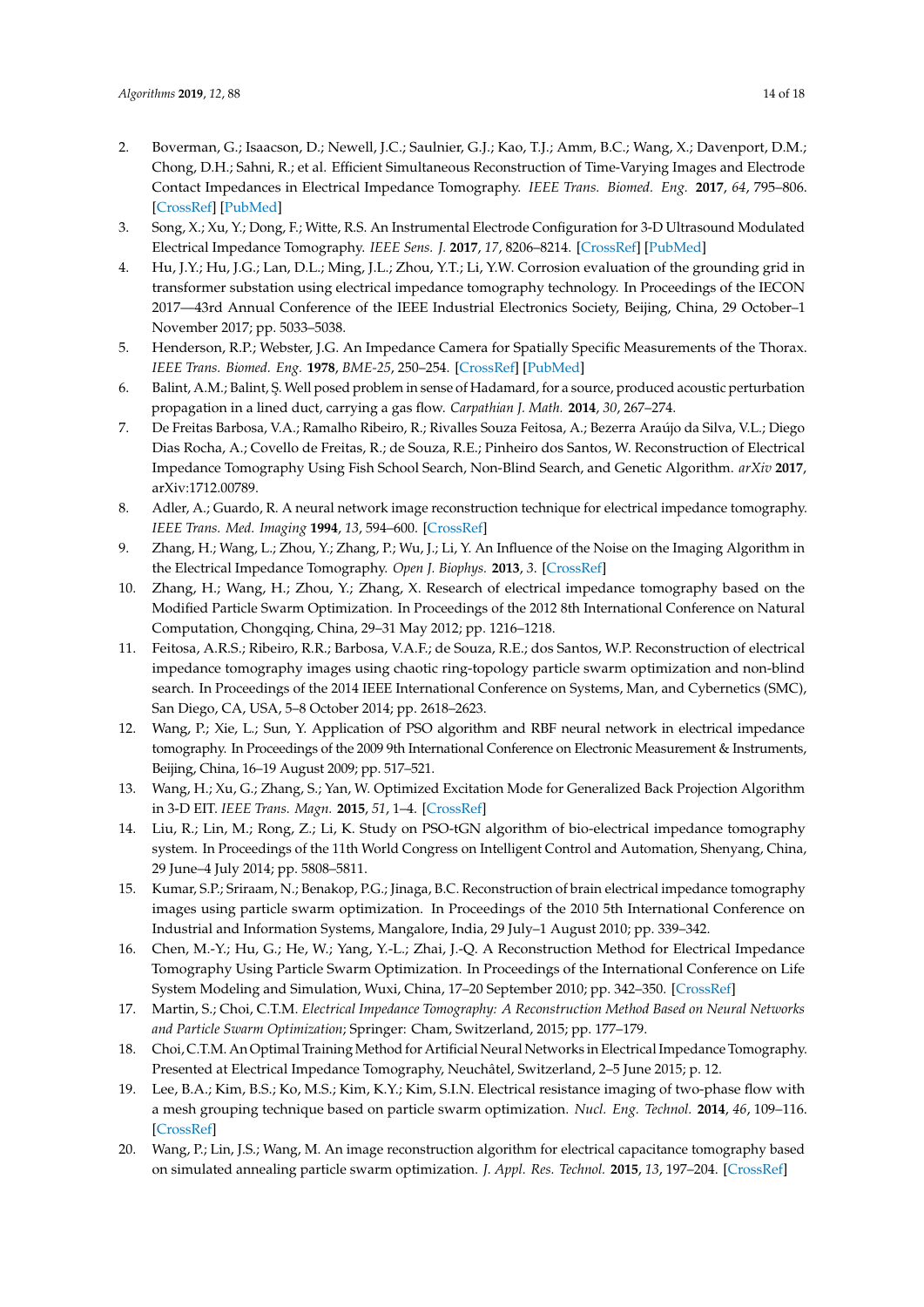- <span id="page-14-0"></span>21. Ijaz, U.Z.; Khambampati, A.K.; Kim, M.C.; Kim, S.; Lee, J.S.; Kim, K.Y. Particle Swarm Optimization Technique for Elliptic Region Boundary Estimation In Electrical Impedance Tomography. *AIP Conf. Proc.* **2007**, *914*, 896–901. [\[CrossRef\]](http://dx.doi.org/10.1063/1.2747529)
- <span id="page-14-1"></span>22. Chen, M.-Y.; Yang, Y.-L.; He, W.; Zhang, C.-Y.; Li, B. Image reconstruction of electrical impedance tomography based on particle swarm optimization algorithm. *J. Chongqing Univ.* **2011**, *34*, 82–87.
- <span id="page-14-2"></span>23. Zhang, H.; Zhang, X.; Ji, J.; Yao, Y. Electromagnetic imaging of the 2-D media based on Particle Swarm Algorithm. In Proceedings of the 2010 Sixth International Conference on Natural Computation, Yantai, China, 10–12 August 2010; pp. 262–265.
- <span id="page-14-3"></span>24. Jian, C.Y.S.F.Z. A Novel Gray Boundary Compensation Algorithm for Electrical Capacitance Tomography System Based on Adaptive Particle Swarm Weight. *J. Harbin Univ. Sci. Technol.* **2010**, *1*, 44–49.
- <span id="page-14-4"></span>25. Sun, Q.; Shi, T. Sensors Structure Optimization of ECT Based on RBF Neural Network and PSO. *Control Instrum in Chem. Ind.* **2009**, *2*.
- <span id="page-14-5"></span>26. Zhang, Y.-J.; Chen, D.-Y. Algebraic neural network image reconstruction algorithm for electrical resistance tomography. *Comput. Eng. Appl.* **2009**, *4*, 16–23.
- <span id="page-14-6"></span>27. Cai, Q.; Ma, N.; Su, X.; Wang, Y. Using BP neural network in electrical capacitance tomography. *Wuhan Univ. J. (Nat. Sci. Ed.)* **1997**, *43*, 107–112.
- <span id="page-14-7"></span>28. Zhang, L.; Hu, H.; Chen, D.-Y. An Improved Image Reconstruction Algorithm of Electrical Capacitance Tomography Based on RBF Neural Network. *J. Harbin Univ. Sci. Technol.* **2008**, *2*, 5–8.
- <span id="page-14-8"></span>29. Wei, Y.; Zhao, J.; Wang, S.; Lu, Z. Research of the Image Reconstruction Algor ithm for Electrical Resistance Tomography(ERT) Based on RBF Neural Network. *Chin. J. Sci. Instrum.* **2001**, *1*, 369–371.
- <span id="page-14-9"></span>30. Bao, P.-Q.; Li, Y.; Zhang, L.-Y.; Guo, H. Image Reconstruction Algorithm Based on RBF Neural Networks for Electrical Capacitance Tomography. *J. Harbin Univ. Sci. Technol.* **2008**, *4*, 23–26.
- <span id="page-14-10"></span>31. Hua, X.; Hu, G.; He, H.; Bao, Z. Research of Two BP Networks for Two-Phase Flow Electrical Capacitance Tomography. *Acta Metrol. Sin.* **1998**, *4*, 34–44.
- <span id="page-14-11"></span>32. Zhang, X.; Chen, X.; Hu, H.-L. An ECT image reconstruction algorithm using BP neural network and median filter. *Autom. Instrum.* **2010**, *2*, 7–15.
- <span id="page-14-12"></span>33. Zhao, J.; Xu, Q.; Zhang, J.; Li, T. RBF Neural Network Application to ECT Image Reconstruction. *Comput. Eng. Appl.* **2003**, *2*, 215–218.
- <span id="page-14-13"></span>34. Hu, H.; Chan, C.; Bai, T. ECT Image Reconstruction Algorithm by RBF Network and Wavelet Transform. *J. Xi'an Jiaotong Univ.* **2010**, *3*, 1–5.
- <span id="page-14-14"></span>35. Yan, H.; Zhu, A.-H.; Wang, B.; Zhou, Q. ECT image reconstruction based on RBF neural networks. *J. Shenyang Univ. Technol.* **2007**, *5*, 20–27.
- <span id="page-14-15"></span>36. Zhao, J.; Fu, W.; Li, T.; Liang, J. Image Reconstruction New Algorithm for Electrical Capacitance Tomography. *Comput. Eng. Appl.* **2004**, *30*, 54–57.
- <span id="page-14-16"></span>37. Xiao Hua He Huiling Hu Guangli Bao Zongti. Application Research on the Electrical Capacitance Tomography Using Multi-layer Neural Network. *J. Circuits Syst.* **1998**, *1*, 12–18.
- <span id="page-14-17"></span>38. Zhang, L.; Wang, H.-X. Image Reconstruction Algorithm for Electrical Capacitance Tomography Based on Wavelet Neural Networks. *Proc. CSEE* **2008**, *10*, 42–54.
- <span id="page-14-18"></span>39. Kłosowski, G.; Rymarczyk, T. Using neural networks and deep learning algorithms in electrical impedance tomography. *Informatyka, Automatyka, Pomiary w Gospodarce i Ochronie Srodowiska ´* **2017**, *7*, 99–102. [\[CrossRef\]](http://dx.doi.org/10.5604/01.3001.0010.5226)
- <span id="page-14-19"></span>40. Marashdeh, Q.; Warsito, W.; Liang-Shih, F.; Teixeira, F.L. Nonlinear forward problem solution for electrical capacitance tomography using a feed-forward neural network. *IEEE Sens. J.* **2006**, *6*, 441–449. [\[CrossRef\]](http://dx.doi.org/10.1109/JSEN.2005.860316)
- <span id="page-14-20"></span>41. Ratajewicz-Mikolajczak, E.; Shirkoohi, G.H.; Sikora, J. Two ANN reconstruction methods for electrical impedance tomography. *IEEE Trans. Magn.* **1998**, *34*, 2964–2967. [\[CrossRef\]](http://dx.doi.org/10.1109/20.717692)
- <span id="page-14-21"></span>42. Lampinen, J.; Vehtari, A.; Leinonen, K. Using Bayesian Neural Network to Solve the Inverse Problem in Electrical Impedance Tomography. In Proceedings of the 11th Scandinavian Conference on Image Analysis (SCIA'99), Strømfjord, Greenland, 7–11 June 1999.
- <span id="page-14-22"></span>43. Stasiak, M.; Sikora, J.; Filipowicz, S.F.; Nita, K. Principal component analysis and artificial neural network approach to electrical impedance tomography problems approximated by multi-region boundary element method. *Eng. Anal. Bound. Elem.* **2007**, *31*, 713–720. [\[CrossRef\]](http://dx.doi.org/10.1016/j.enganabound.2006.12.003)
- <span id="page-14-23"></span>44. Marashdeh, Q.; Warsito, W.; Fan, L.S.; Teixeira, F.L. A nonlinear image reconstruction technique for ECT using a combined neural network approach. *Meas. Sci. Technol.* **2006**, *17*, 2097. [\[CrossRef\]](http://dx.doi.org/10.1088/0957-0233/17/8/007)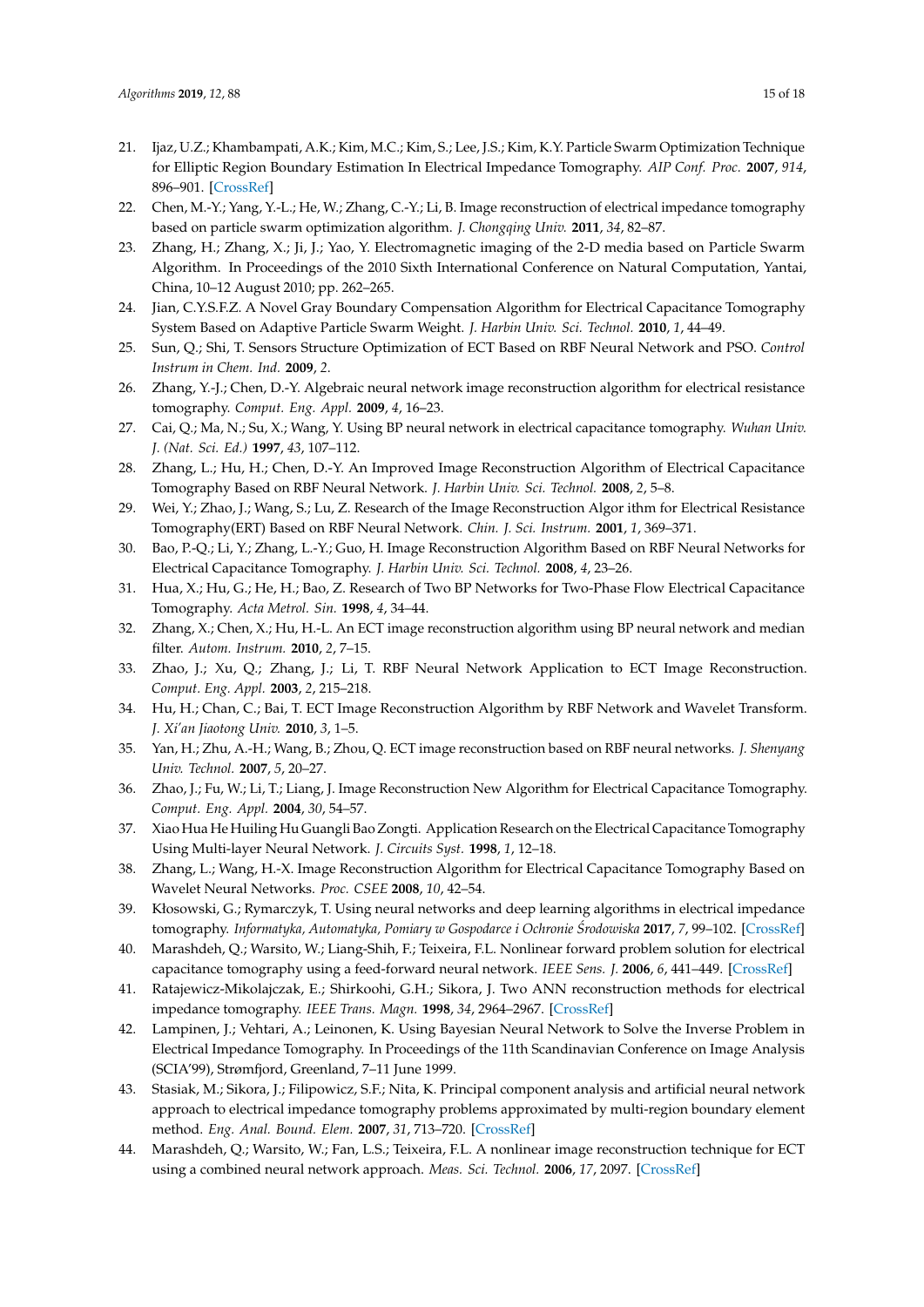- <span id="page-15-0"></span>45. Filho, R.G.N.S.; Campos, L.C.D.; dos Santos, R.W.; Barra, L.P.S. *Artificial Neural Networks Ensemble Applied to the Electrical Impedance Tomography Problem to Determine the Cardiac Ejection Fraction*; Springer: Cham, Switzerland, 2014; pp. 734–741.
- <span id="page-15-1"></span>46. Michalikova, M.; Abed, R.; Prauzek, M.; Koziorek, J. Image reconstruction in electrical impedance tomography using a neural network. In Proceedings of the 2014 Cairo International Biomedical Engineering Conference (CIBEC), Giza, Egypt, 11–13 December 2014; pp. 39–42.
- <span id="page-15-2"></span>47. Hrabuska, R.; Prauzek, M.; Venclikova, M.; Konecny, J. Image Reconstruction for Electrical Impedance Tomography: Experimental Comparison of Radial Basis Neural Network and Gauss-Newton Method. *IFAC-PapersOnLine* **2018**, *51*, 438–443. [\[CrossRef\]](http://dx.doi.org/10.1016/j.ifacol.2018.07.114)
- <span id="page-15-3"></span>48. Lu, X.; Zhou, M. *Intelligent Algorithms and Their Application in Electrical Impedance Tomography*; Springer: Cham, Switzerland, 2016; pp. 35–43.
- <span id="page-15-4"></span>49. Xiao, L.; Wang, H. Optimization of node numbering in ERT finite element mesh based on improved genetic algorithm. *Comput. Eng. Appl.* **2011**, *47*, 20–22.
- <span id="page-15-5"></span>50. Chen, D.-Y.; Zheng, G.-B.; Yu, X.-Y.; Sun, L.-Q. Image reconstruction algorithm based on genetic algorithms for two-phase flow electrical capacitance tomography system. *Electr. Mach. Control* **2003**, *7*, 207–211.
- <span id="page-15-6"></span>51. Olmi, R.; Bini, M.; Priori, S. A genetic algorithm approach to image reconstruction in electrical impedance tomography. *IEEE Trans. Evolut. Comput.* **2000**, *4*, 83–88. [\[CrossRef\]](http://dx.doi.org/10.1109/4235.843497)
- <span id="page-15-7"></span>52. Kim, H.-C.; Boo, C.-J.; Kang, M.-J. *Image Reconstruction Using a Genetic Algorithm in Electrical Impedance Tomography*; Springer: Berlin/Heidelberg, Germany, 2006; pp. 938–945.
- <span id="page-15-8"></span>53. Rolnik, V.P.; Seleghim, P., Jr. A specialized genetic algorithm for the electrical impedance tomography of two-phase flows. *J. Braz. Soc. Mech. Sci. Eng.* **2006**, *28*, 378–389. [\[CrossRef\]](http://dx.doi.org/10.1590/S1678-58782006000400002)
- <span id="page-15-9"></span>54. Carosio, G.; Rolnik, V.; Seleghim, P. Improving Efficiency in Electrical Impedance Tomography Problem by Hybrid Parallel Genetic Algorithm and a Priori Information. 2007. Available online: https://www.researchgate.net/publication/228945026\_Improving\_effi[ciency\\_in\\_electrical\\_impedance\\_](https://www.researchgate.net/publication/228945026_Improving_efficiency_in_electrical_impedance_tomography_problem_by_hybrid_parallel_genetic_algorithm_and_a_priori_information_In_editor) [tomography\\_problem\\_by\\_hybrid\\_parallel\\_genetic\\_algorithm\\_and\\_a\\_priori\\_information\\_In\\_editor](https://www.researchgate.net/publication/228945026_Improving_efficiency_in_electrical_impedance_tomography_problem_by_hybrid_parallel_genetic_algorithm_and_a_priori_information_In_editor) (accessed on 25 April 2019).
- <span id="page-15-10"></span>55. Cheng, K.-S.; Chen, B.-H.; Tong, H.-S. Electrical impedance image reconstruction using the genetic algorithm. In Proceedings of the 18th Annual International Conference of the IEEE Engineering in Medicine and Biology Society, Amsterdam, The Netherlands, 31 October–3 November 1996; Volume 762, pp. 768–769.
- <span id="page-15-11"></span>56. Chen, Z.; Zhao, B.; Wang, H. New landweber method based tikhonov for image reconstruction for ECT. *Electron. Meas. Technol.* **2007**, *30*, 61–63.
- <span id="page-15-12"></span>57. Min, X.X.H. LM algorithm for electromagnetic tomography image reconstruction. Presented at the Ninth Youth Academic Conference of China Instrument and Control Society, Hefei, China, 1–2 October 2007.
- <span id="page-15-13"></span>58. Chen, D.Y.; Li, L.; Hu, H.-T. Image Reconstruction Algorithm Based on Iterated Tikhonov Regularization for Electrical Capacitance Tomography. *J. Harbin Univ. Sci. Technol.* **2009**, *1*, 1–3.
- <span id="page-15-14"></span>59. Liu, H.-Y.; Chen, D.-Y.; Li, M.-Z. Image Reconstruction Algorithms of Electrical Capacitance Tomography Based on Support Vector Machine. *J. Harbin Univ. Sci. Technol.* **2006**, *5*, 10–18.
- <span id="page-15-15"></span>60. Jing, L.; Meng, S.; Dong, X.; Shi, L. Image reconstruction algorithm for electrical capacitance tomography based on pre-optimization transition. *Chin. J. Sci. Instrum.* **2007**, *28*, 394.
- <span id="page-15-16"></span>61. Jing, L.; Shi, L.; Li, Z. Image reconstruction iteration algorithm based on 1-norm for electrical capacitance tomography. *Chin. J. Sci. Instrum.* **2007**, *29*, 1355–1358.
- <span id="page-15-17"></span>62. He, S.-J.; Han, Y.-H.; Li, Z.-Y.; Gao, Y.; Li, H. Study of Image Reconstruction Algorithm Based on Active Filter Linear Back Projection Method. *Henan Sci.* **2006**, *7*, 26–34.
- <span id="page-15-18"></span>63. Kim, H.; Kim, K.Y.; Park, J.W.; Lee, H.J. Electrical impedance tomography reconstruction algorithm using extended Kalman filter. In Proceedings of the 2001 IEEE International Symposium on Industrial Electronics Proceedings (Cat. No.01TH8570), Pusan, Korea, 12–16 June 2001; Volume 1673, pp. 1677–1681.
- <span id="page-15-19"></span>64. Trigo, F.C.; Gonzalez-Lima, R.; Amato, M.B.P. Electrical impedance tomography using the extended Kalman filter. *IEEE Trans. Biomed. Eng.* **2004**, *51*, 72–81. [\[CrossRef\]](http://dx.doi.org/10.1109/TBME.2003.820389)
- <span id="page-15-20"></span>65. Dos Santos, W.; Barbosa, V.; Emmanuel de Souza, R.; Ribeiro, R.; Feitosa, A.; Silva, V.; Ribeiro, D.; Covello de Freitas, R.; Paschoal de Medeiros Lima, M.; Soares, N.; et al. Image Reconstruction of Electrical Impedance Tomography Using Fish School Search and Differential Evolution. In *Critical Developments and Applications of Swarm Intelligence*; IGI Global: Hershey, PA, USA, 2018. [\[CrossRef\]](http://dx.doi.org/10.4018/978-1-5225-5134-8.ch012)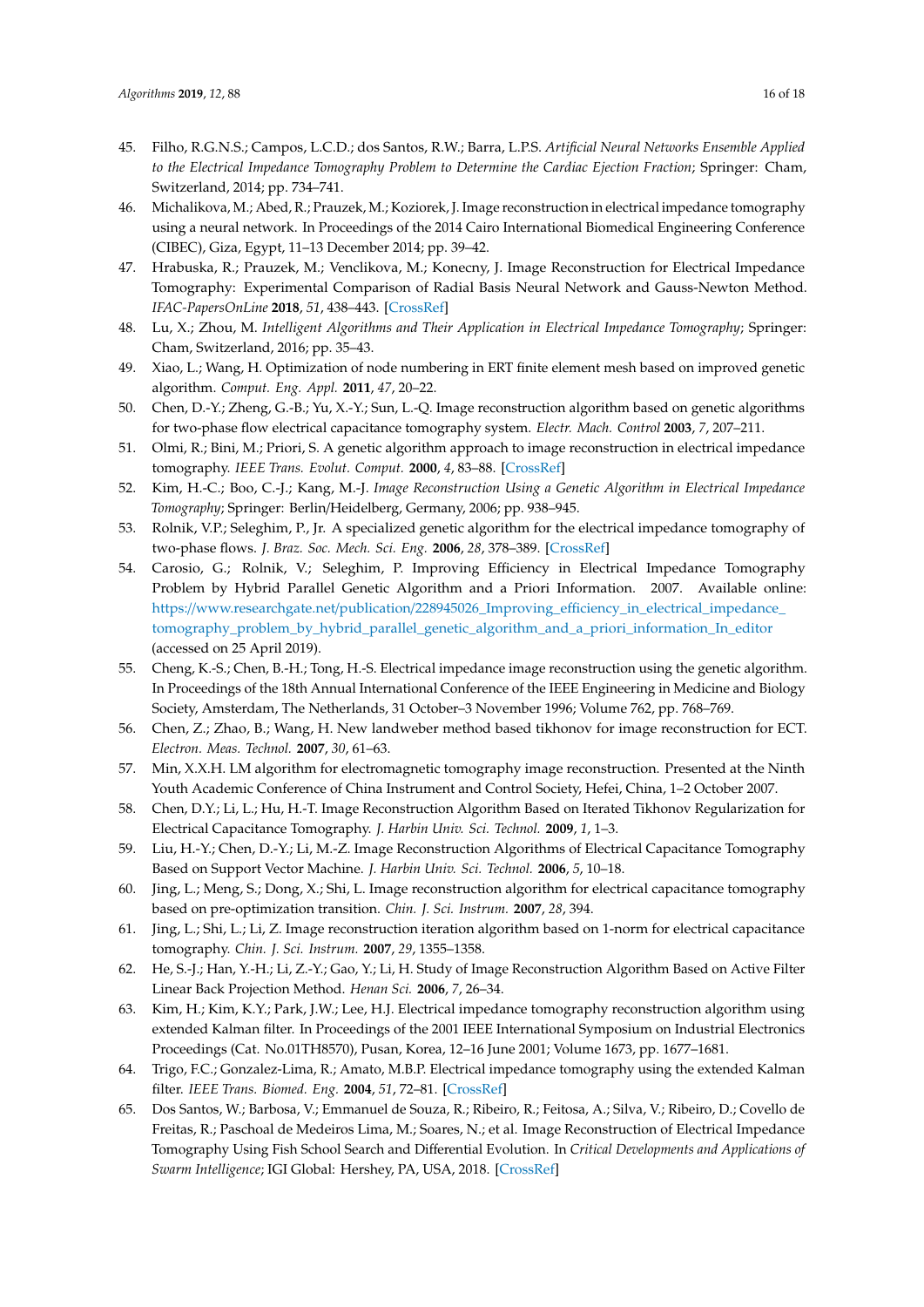- <span id="page-16-0"></span>66. Li, Y.; Rao, L.; He, R.; Xu, G.; Wu, Q.; Ge, M.; Yan, W. Image reconstruction of EIT using differential evolution algorithm. In Proceedings of the 25th Annual International Conference of the IEEE Engineering in Medicine and Biology Society, Cancun, Mexico, 17–21 September 2003; Volume 1012, pp. 1011–1014.
- <span id="page-16-1"></span>67. Vauhkonen, M.; Karjalainen, P.A.; Kaipio, J.P. A Kalman filter approach to track fast impedance changes in electrical impedance tomography. *IEEE Trans. Biomed. Eng.* **1998**, *45*, 486–493. [\[CrossRef\]](http://dx.doi.org/10.1109/10.664204)
- <span id="page-16-2"></span>68. Liu, S.; Jia, J. Sequential EIT frame reconstruction exploiting spatiotemporal correlation. In Proceedings of the 19th International Conference on Biomedical Applications of Electrical Impedance Tomography (EIT 2018), Edinburgh, UK, 11–13 June 2018.
- <span id="page-16-3"></span>69. Liu, S.; Jia, J.; Zhang, Y.D.; Yang, Y. Image Reconstruction in Electrical Impedance Tomography Based on Structure-Aware Sparse Bayesian Learning. *IEEE Trans. Med. Imaging* **2018**, *37*, 2090–2102. [\[CrossRef\]](http://dx.doi.org/10.1109/TMI.2018.2816739)
- <span id="page-16-4"></span>70. Liu, S.; Wu, H.; Huang, Y.; Yang, Y.; Jia, J. Accelerated Structure-Aware Sparse Bayesian Learning for 3D Electrical Impedance Tomography. *IEEE Trans. Ind. Inform.* **2019**. [\[CrossRef\]](http://dx.doi.org/10.1109/TII.2019.2895469)
- <span id="page-16-5"></span>71. Liu, S.; Jia, J.; Yang, Y. Image reconstruction algorithm for electrical impedance tomography based on block sparse Bayesian learning. In Proceedings of the 2017 IEEE International Conference on Imaging Systems and Techniques (IST), Beijing, China, 18–20 October 2017; pp. 1–5.
- <span id="page-16-6"></span>72. Sikora, R.; Giza, Z.; Filipowicz, F.; Sikora, J. The bell function approximation of material coefficients distribution in the electrical impedance tomography. *IEEE Trans. Magn.* **2000**, *36*, 1023–1026. [\[CrossRef\]](http://dx.doi.org/10.1109/20.877615)
- <span id="page-16-7"></span>73. Chen, J.D.; Lin, Z.; McCallum, R.W. Noninvasive feature-based detection of delayed gastric emptying in humans using neural networks. *IEEE Trans. Biomed. Eng.* **2000**, *47*, 409–412. [\[CrossRef\]](http://dx.doi.org/10.1109/10.827310) [\[PubMed\]](http://www.ncbi.nlm.nih.gov/pubmed/10743784)
- <span id="page-16-8"></span>74. Avill, R.; Mangnall, Y.F.; Bird, N.C.; Brown, B.H.; Barber, D.C.; Seagar, A.D.; Johnson, A.G.; Read, N.W. Applied potential tomography. A new noninvasive technique for measuring gastric emptying. *Gastroenterology* **1987**, *92*, 1019–1026. [\[CrossRef\]](http://dx.doi.org/10.1016/0016-5085(87)90978-4)
- <span id="page-16-9"></span>75. Mangnall, Y.F.; Baxter, A.J.; Avill, R.; Bird, N.C.; Brown, B.H.; Barber, D.C.; Seagar, A.D.; Johnson, A.G.; Read, N.W. Applied potential tomography: A new non-invasive technique for assessing gastric function. *Clin. Phys. Physiol. Meas.* **1987**, *8* (Suppl. A), 119–129. [\[CrossRef\]](http://dx.doi.org/10.1088/0143-0815/8/4A/016) [\[PubMed\]](http://www.ncbi.nlm.nih.gov/pubmed/3552384)
- <span id="page-16-10"></span>76. Lamont, G.L.; Wright, J.W.; Evans, D.F.; Kapila, L. An evaluation of applied potential tomography in the diagnosis of infantile hypertrophic pyloric stenosis. *Clin. Phys. Physiol. Meas.* **1988**, *9* (Suppl. A), 65–69. [\[CrossRef\]](http://dx.doi.org/10.1088/0143-0815/9/4A/012)
- <span id="page-16-11"></span>77. Huerta-Franco, M.R.; Vargas-Luna, M.; Montes-Frausto, J.B.; Flores-Hernández, C.; Morales-Mata, I. Electrical bioimpedance and other techniques for gastric emptying and motility evaluation. *World J. Gastrointest. Pathophysiol.* **2012**, *3*, 10–18. [\[CrossRef\]](http://dx.doi.org/10.4291/wjgp.v3.i1.10) [\[PubMed\]](http://www.ncbi.nlm.nih.gov/pubmed/22368782)
- <span id="page-16-12"></span>78. Ren, C.S.; Wang, Y.; Zhao, S. Electrical impedance tomography measuring gastric emptying and gastric motility. *World Chin. J. Digestol.* **2008**, *16*, 799–805. [\[CrossRef\]](http://dx.doi.org/10.11569/wcjd.v16.i8.799)
- <span id="page-16-13"></span>79. Boone, K.; Lewis, A.M.; Holder, D.S. Imaging of cortical spreading depression by EIT: Implications for localization of epileptic foci. *Physiol. Meas.* **1994**, *15* (Suppl. 2a), A189–A198. [\[CrossRef\]](http://dx.doi.org/10.1088/0967-3334/15/2A/024) [\[PubMed\]](http://www.ncbi.nlm.nih.gov/pubmed/8087042)
- <span id="page-16-14"></span>80. Holder, D. Electrical impedance tomography of brain function: Overview and technical considerations. In Proceedings of the International Conference on Electrical Bioimpedance, Oslo, Denmark, 17–21 June 2001; pp. 467–472.
- <span id="page-16-15"></span>81. Xu, G.; Yang, Q.; Li, Y.; Wu, Q.; Yan, W. The electrical properties of real head model based on electrical impedance tomography (EIT). In Proceedings of the 25th Annual International Conference of the IEEE Engineering in Medicine and Biology Society (IEEE Cat. No.03CH37439), Cancun, Mexico, 17–21 September 2003; Volume 991, pp. 994–997.
- <span id="page-16-16"></span>82. Ouypornkochagorn, T. Constrained modeling for image reconstruction in the application of Electrical Impedance Tomography to the head. In Proceedings of the 2017 IEEE 14th International Symposium on Biomedical Imaging (ISBI 2017), Melbourne, Australia, 18–21 April 2017; pp. 548–551.
- <span id="page-16-17"></span>83. Gang, Y.; Lim, K.H.; George, R.; Ybarra, G.; Joines, W.T.; Liu, Q.H. A 3D EIT system for breast cancer imaging. In Proceedings of the 3rd IEEE International Symposium on Biomedical Imaging: Nano to Macro, Arlington, VA, USA, 6–9 April 2006; pp. 1092–1095.
- <span id="page-16-18"></span>84. Abdi, M.; Liatsis, P. EIT in Breast Cancer Imaging: Application to Patient-Specific Forward Model. In Proceedings of the 2011 Developments in E-systems Engineering, Dubai, UAE, 6–8 December 2011; pp. 56–61.
- <span id="page-16-19"></span>85. Ferreira, H.R.; Bustos, H.I.A.; Figuerola, W.B. Simulation inverse problems of reconstruction of image data using patterned electrical impedance tomography female breast. In Proceedings of the 2014 IEEE 16th International Conference on e-Health Networking, Applications and Services (Healthcom), Natal, Brazil, 15–18 October 2014; pp. 1–6.